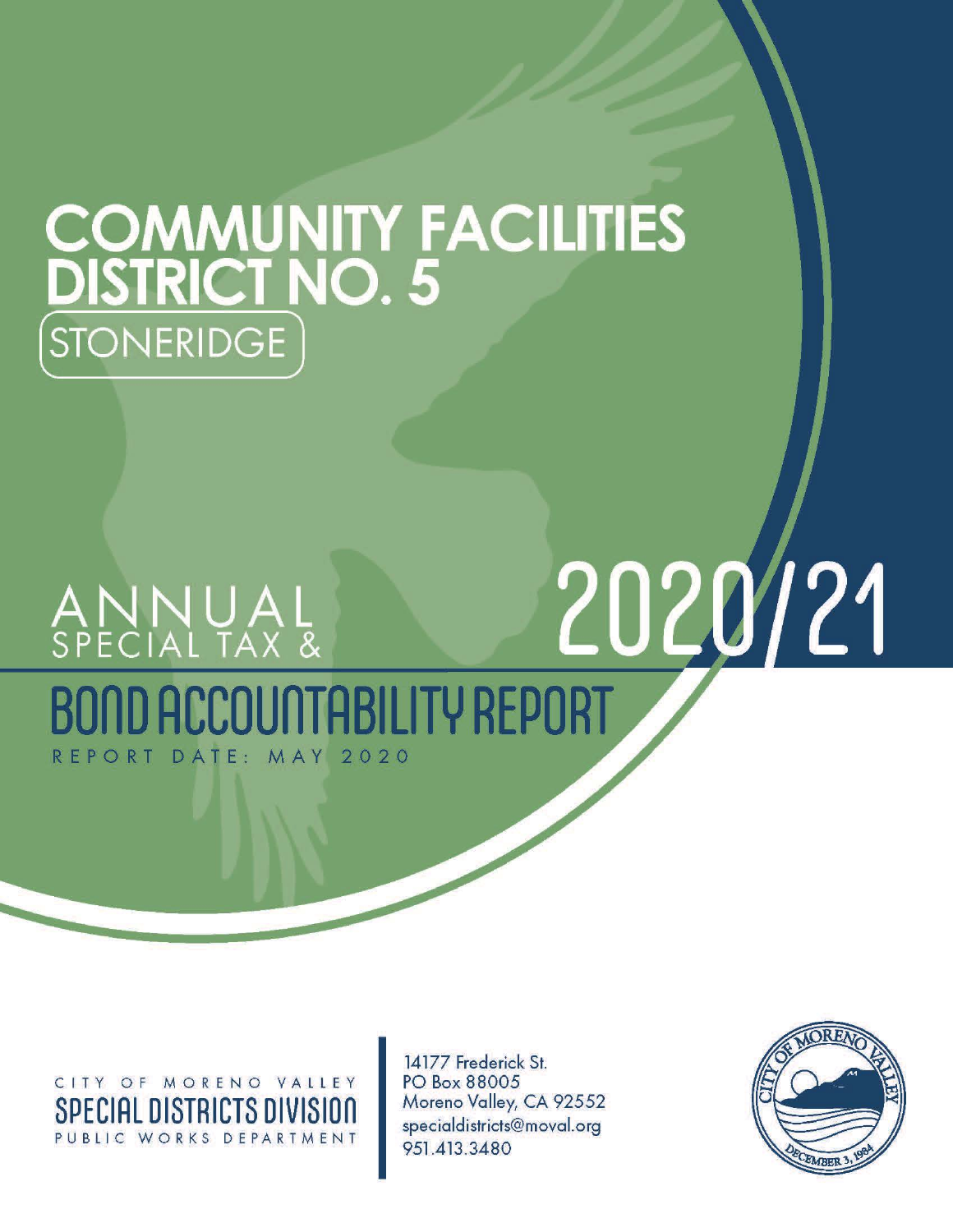# **TABLE OF CONTENTS**

| I.  |           |                                                |  |
|-----|-----------|------------------------------------------------|--|
|     |           |                                                |  |
|     | B.        |                                                |  |
|     |           | İ.                                             |  |
|     |           |                                                |  |
|     |           |                                                |  |
|     |           |                                                |  |
|     |           | ii.                                            |  |
|     |           |                                                |  |
|     | Е.        |                                                |  |
|     | E.        |                                                |  |
| Ш.  |           |                                                |  |
|     | А.        |                                                |  |
|     | <b>B.</b> |                                                |  |
|     | $C_{1}$   |                                                |  |
|     |           | İ.                                             |  |
|     |           | ii.                                            |  |
|     |           | iii.                                           |  |
|     |           | iv.                                            |  |
|     |           | v.                                             |  |
|     |           | vi.                                            |  |
|     |           | vii.                                           |  |
|     |           |                                                |  |
|     |           |                                                |  |
| Ш.  |           | COMPUTATION OF THE SPECIAL TAX REQUIREMENT  10 |  |
|     |           |                                                |  |
|     |           | İ.                                             |  |
|     |           | ii.                                            |  |
|     |           | iii.                                           |  |
|     |           | iv.                                            |  |
|     |           | v.                                             |  |
|     |           | vi.                                            |  |
|     |           | vii.                                           |  |
|     | В.        |                                                |  |
| IV. |           |                                                |  |
|     |           |                                                |  |
|     | В.        |                                                |  |
|     |           |                                                |  |
|     |           | ii.                                            |  |
|     |           |                                                |  |
|     | D.        |                                                |  |
|     | Е.        |                                                |  |
|     |           |                                                |  |

| <b>Appendix A:</b> |  |  |  |
|--------------------|--|--|--|
|--------------------|--|--|--|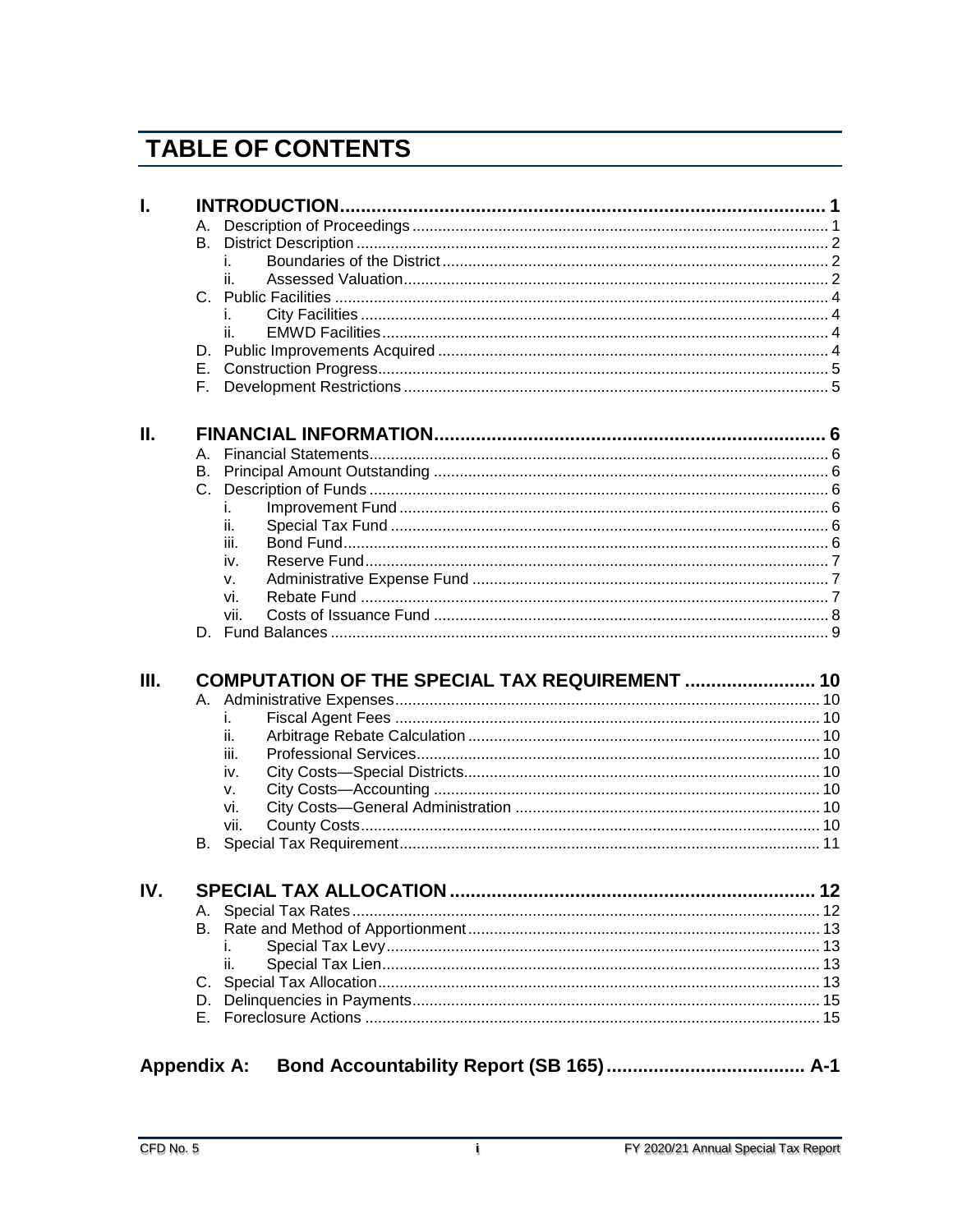## **TABLES**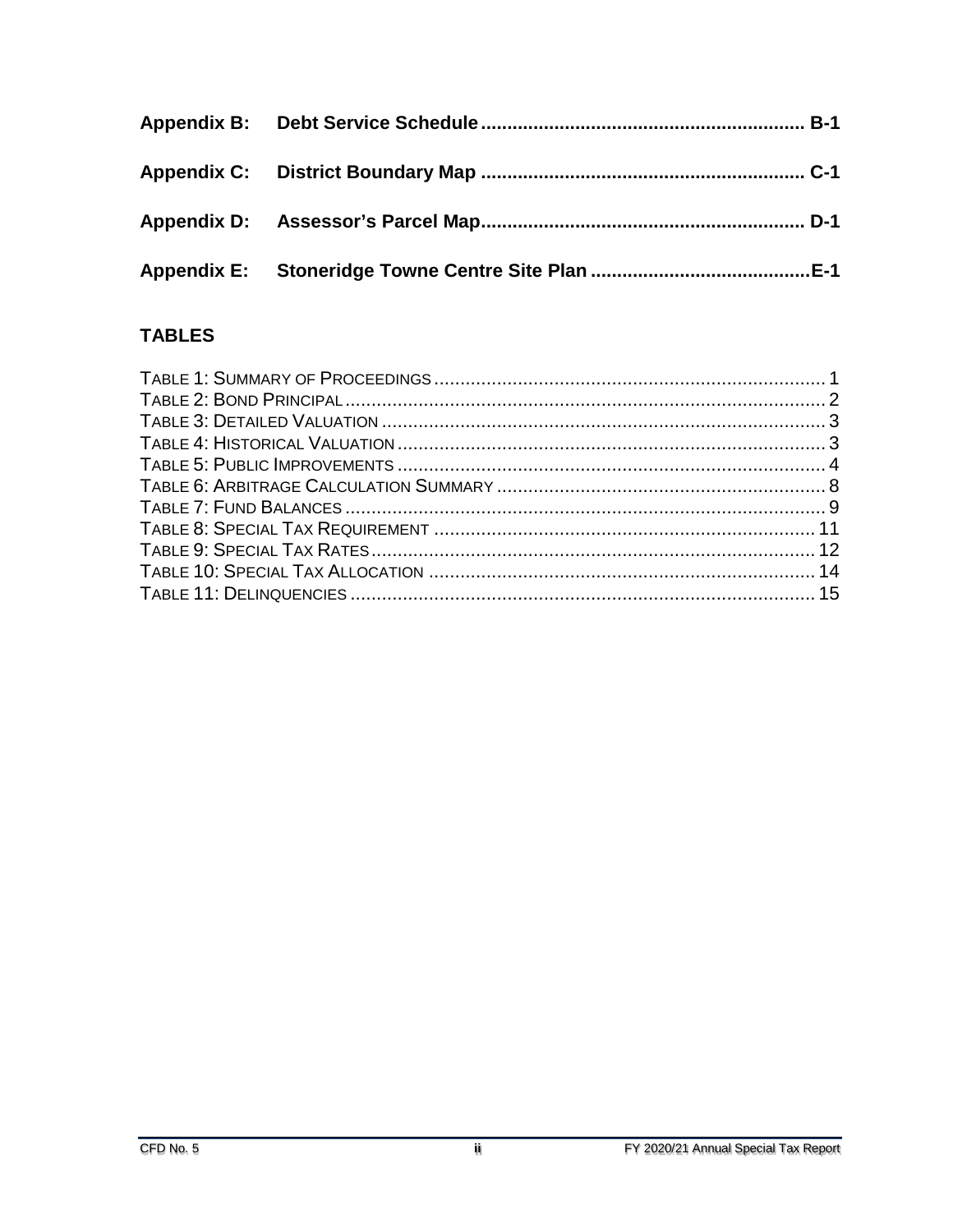# **LIST OF PARTICIPANTS**

#### **Community Facilities District No. 5 2007 Special Tax Bonds**

#### **City Contacts Underwriter**

Assistant City Manager **Accord E.J. De La Rosa & Co., Inc.**\* Chief Financial Officer/City Treasurer 515 S. Figueroa Street, Suite 1800<br>14177 Frederick Street Los Angeles, CA 90071 P.O. Box 88005 213-443-5000 Moreno Valley, CA 92552-0805 **ramezcua@stifel.com** 951-413-3021 [marshalle@moval.org](mailto:richardt@moval.org) **Financial Advisor**

[candacec@moval.org](mailto:candacec@moval.org)

#### **Bond Counsel**

Warren B. Diven Wells Fargo Bank, N. A. Best Best & Krieger LLP Corporate Trust Services 655 West Broadway, 15th Floor 333 S. Grand Avenue San Diego, CA 92101 Fifth Floor, Suite 5A 619-525-1300 Los Angeles, CA 90071 [warren.diven@bbklaw.com](mailto:warren.diven@bbklaw.com) 213-253-7516

Mark J. Huebsch, Esq. National Communication of the Harris and Associates Stradling Yocca Carlson & Rauth 22 Executive Park, Suite 200 660 Newport Center Drive, Suite 1600 Newport Beach, CA 92660 949-655-3900 949-725-4000 www.weareharris.com [mhuebsch@sycr.com](mailto:mhuebsch@sycr.com)

Marshall Eyerman **Raul Amezcua** Raul Amezcua Los Angeles, CA 90071

Candace E. Cassel James V. Fabian James V. Fabian James V. Fabian James V. Fabian Special Districts Division Manager **Fieldman, Rolapp & Associates** 14177 Frederick Street 19900 MacArthur Boulevard, Suite 1100 P.O. Box 88005 Irvine, CA 92612 Moreno Valley, CA 92552-0805 949-660-7300 951-413-3480 [jfabian@fieldman.com](mailto:jfabian@fieldman.com)

#### **Fiscal Agent/Dissemination Agent**

Dania D. Samai [dania.d.samai@wellsfargo.com](mailto:dania.d.samai@wellsfargo.com)

#### **Disclosure Counsel Special Tax Consultant**

\* Acquired by Stifel, Nicolaus & Company, Inc. in January 2014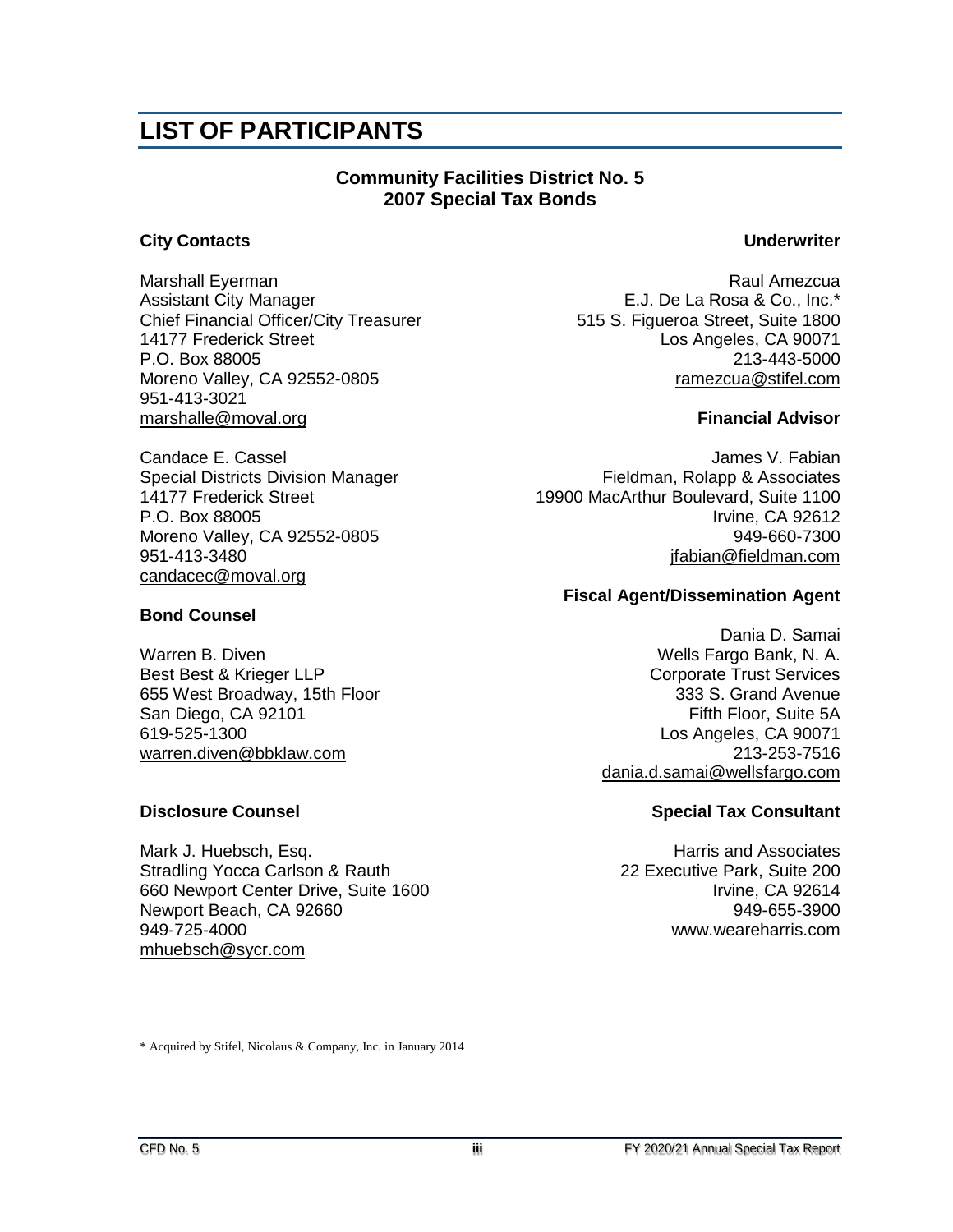## <span id="page-4-0"></span>**I. INTRODUCTION**

#### **A. DESCRIPTION OF PROCEEDINGS**

<span id="page-4-1"></span>The City of Moreno Valley ("City") is located in the western portion of Riverside County, surrounded by the cities of Riverside and Perris, March Air Reserve Base, and Lake Perris.

Community Facilities District (CFD) No. 5 of the City of Moreno Valley (the "District") was formed on October 25, 2005. On May 8, 2007, the City Council adopted a resolution to issue debt to finance a portion of the public improvement capital costs related to the Stoneridge Towne Centre. In May 2007, the City issued the CFD No. 5, 2007 Special Tax Bonds ("Bonds") in the amount of \$5,870,000. The Bonds are payable solely from revenues derived from annual special taxes levied on properties within the District.

The Bonds were issued to finance the cost of constructing and acquiring certain public improvements needed to develop property located within the District, pay costs related to the issuance of the Bonds, and fund the Reserve Fund and capitalized interest on the Bonds. Proceeds were also used to finance Eastern Municipal Water District (EMWD) fees for financing master planned capital facilities.

For further information about the City, District, or Bonds, reference is made to the Official Statement of the Bonds.

<span id="page-4-2"></span>

| <b>CFD No. 5</b>                                                |               |                    |
|-----------------------------------------------------------------|---------------|--------------------|
| <b>Document</b>                                                 | <b>Number</b> | <b>Date</b>        |
| Resolution Approving a Boundary Map                             | 2005-78       | September 13, 2005 |
| Resolution of Intention to Establish the District               | 2005-79       | September 13, 2005 |
| Resolution Declaring the Necessity to Incur Bonded Indebtedness | 2005-80       | September 13, 2005 |
| Resolution Forming and Establishing the District                | 2005-104      | October 25, 2005   |
| Ordinance Authorizing the Levy of a Special Tax                 | 701           | November 8, 2005   |
| Resolution Authorizing the Issuance of Bonds                    | 2007-51       | May 8, 2007        |

#### **Table 1: Summary of Proceedings**

| CFD No. 5, 2007 Special Tax Bonds |                   |  |  |  |  |
|-----------------------------------|-------------------|--|--|--|--|
| Date of Bond Issue (Dated Date)   | May 31, 2007      |  |  |  |  |
| Date of Bond Maturity             | September 1, 2037 |  |  |  |  |
| Amount of Bond Issue              | \$5,870,000       |  |  |  |  |
| <b>Bond Rating</b>                | Not Rated         |  |  |  |  |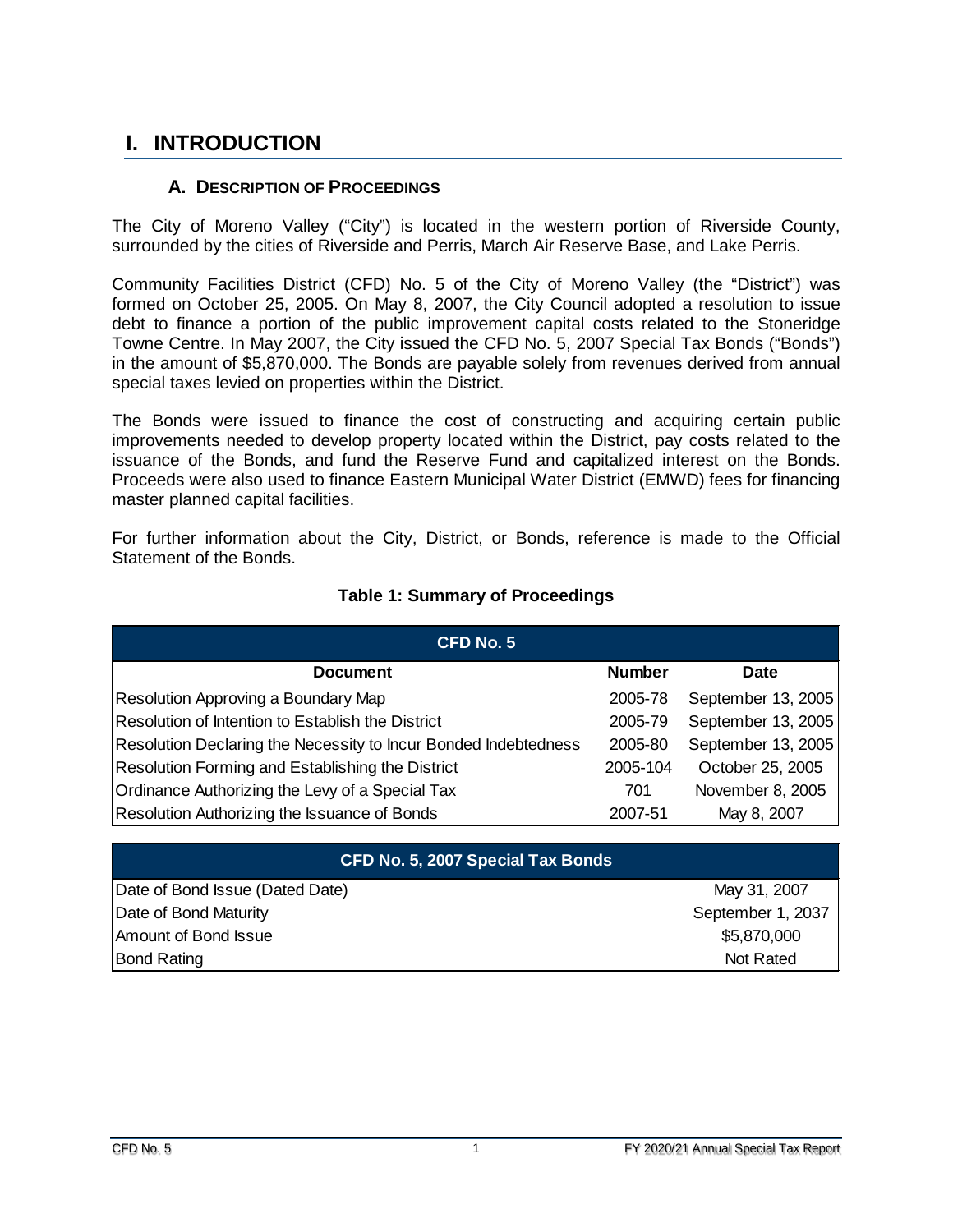<span id="page-5-3"></span>

| Year | <b>CUSIP*</b> | <b>Principal</b> | Year | <b>CUSIP*</b> | <b>Principal</b> |
|------|---------------|------------------|------|---------------|------------------|
| 2009 | 616865 CV1    | \$15,000         | 2017 | 616865 DD0    | \$85,000         |
| 2010 | 616865 CW9    | 20,000           | 2018 | 616865 DE8    | 95,000           |
| 2011 | 616865 CX7    | 30,000           | 2019 | 616865 DF5    | 110,000          |
| 2012 | 616865 CY5    | 35,000           | 2020 | 616865 DG3    | 120,000          |
| 2013 | 616865 CZ2    | 45,000           | 2021 | 616865 DH1    | 135,000          |
| 2014 | 616865 DA6    | 55,000           | 2022 | 616865 DJ7    | 150,000          |
| 2015 | 616865 DB4    | 65,000           | 2027 | 616865 DK4    | 1,010,000        |
| 2016 | 616865 DC2    | 75,000           | 2037 | 616865 DL2    | 3,825,000        |

#### **Table 2: Bond Principal**

\* Committee on Uniform Security Identification Procedures (CUSIP)

#### **B. DISTRICT DESCRIPTION**

<span id="page-5-0"></span>The District incorporates the Stoneridge Towne Centre ("the Centre") which, based on the original land use, included approvals for over 560,000 square feet of commercial retail center uses. The portion of the Stoneridge Towne Centre owned and occupied by Super Target and Kohl's is approximately 23.28 acres (including 4.58 acres of parking lot) and is not subject to the special tax. Prior to the issuance of the Bonds, Target and Kohl's directly paid for their improvement costs and did not finance those improvements through the Bonds. On June 26, 2006, a Notice of Cessation of Special Tax Lien for the Target and Kohl's parcels was recorded with the Riverside County Recorder's office. The reduced improvement costs financed through the District resulted in a reduction of the final amount of Bonds issued. Accordingly, the number of parcels subject to the levy of the special tax was also reduced.

The Official Statement lists the total building square footage for taxable parcels as 288,330, however, the Developer's March 2018 Continuing Disclosure Annual Report states Phase 1 is 199,435 square feet, excluding the Target and Kohl's parcels. In the Developer's September 1, 2019 Report, it was noted that reporting is only provided for those Phase 1 parcels owned by Developer and exclude certain portions of Phase 1 and Phase 2. In April 2016, 4.9 acres of vacant land in Phase 2, was sold and developed as a Hyundai Auto Dealership. The undeveloped balance of Phase 2 (2.74 acres) is being marketed by the Developer for sale or ground lease. According to the Developer's March 2020 Report, a ground lease with a purchase option was executed for the construction of a Tractor Supply Company store.

#### **i. BOUNDARIES OF THE DISTRICT**

<span id="page-5-1"></span>The District originally included approximately 64 gross acres (33 net taxable acres), located at the southeast corner of the intersection of State Route 60 and Nason Street. The boundary map of the District was filed in the Riverside County Recorder's office, as Instrument No. 2005- 0785281, on Page 20 of Book 64 of the Book of Maps of Assessment and Community Facilities Districts, and is included in Appendix C.

#### **ii. ASSESSED VALUATION**

<span id="page-5-2"></span>The most recent assessed value for taxable property within the District are listed below.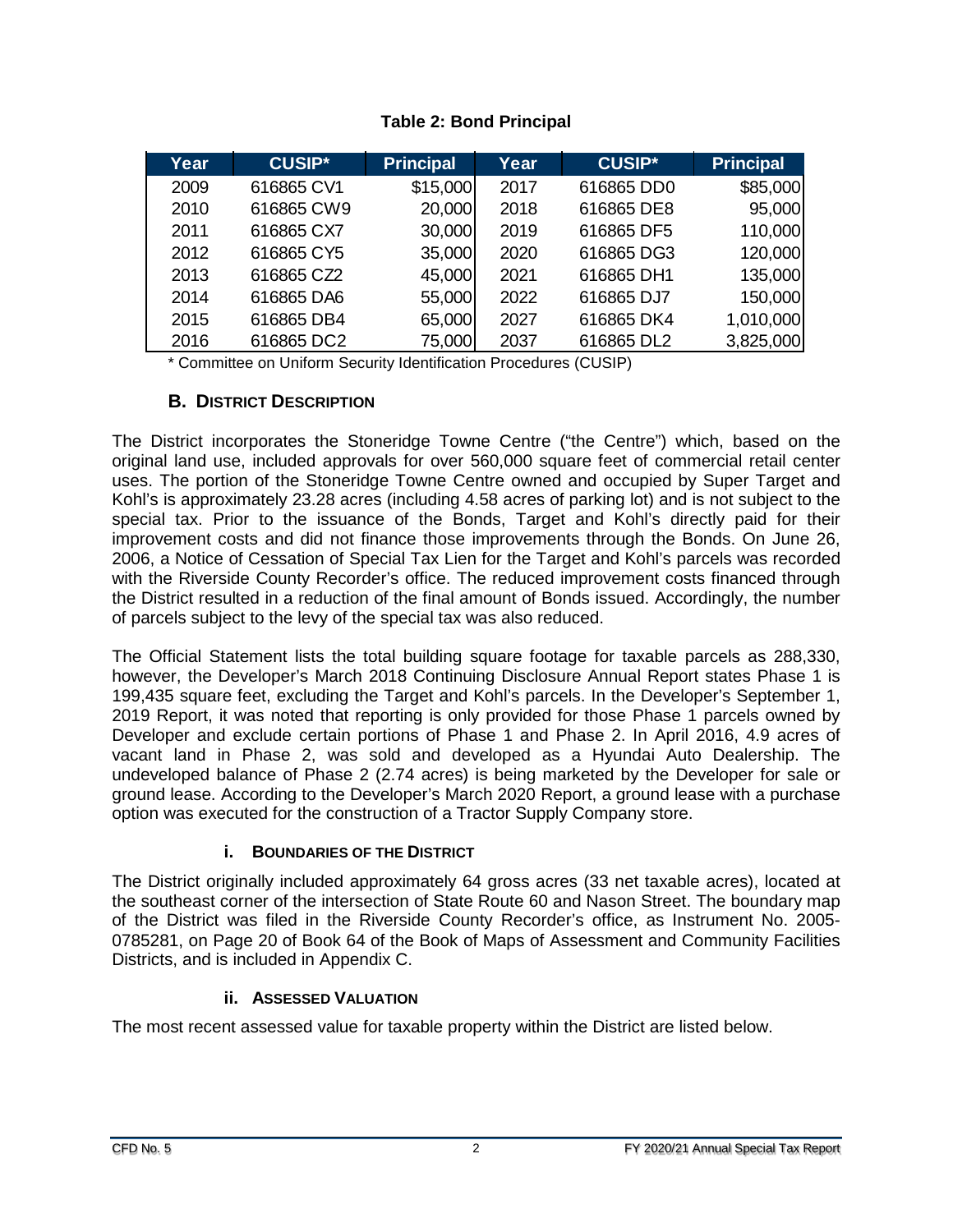#### **Table 3: Detailed Valuation**

<span id="page-6-0"></span>

| <b>Assessor's Parcel</b><br><b>Number</b> | <b>Property Owner</b>                                                                                                    | <b>Development</b><br><b>Status</b> | <b>Taxable</b><br><b>Acres</b> |     | <b>Assessed Land</b><br>Value | <b>Assessed Structure</b><br>Value | <b>Total Assessed</b><br>Value |
|-------------------------------------------|--------------------------------------------------------------------------------------------------------------------------|-------------------------------------|--------------------------------|-----|-------------------------------|------------------------------------|--------------------------------|
| 488-400-002                               | <b>LEDGER DEAN</b>                                                                                                       | Developed                           | 0.66                           | \$. | 436.968                       | \$<br>551,412 \$                   | 988,380                        |
| 488-400-008                               |                                                                                                                          | Undeveloped                         | 0.59                           |     | 180,637                       |                                    | 180,637                        |
|                                           | MCA STONERIDGE LLC                                                                                                       |                                     |                                |     |                               |                                    |                                |
| 488-400-009                               | <b>MCA STONERIDGE</b>                                                                                                    | Developed                           | 1.91                           |     | 1,272,960                     | 2,837,640                          | 4,110,600                      |
| 488-400-010                               | <b>MCA STONERIDGE</b>                                                                                                    | Developed                           | 1.53                           |     | 1,020,000                     | 2,427,600                          | 3,447,600                      |
| 488-400-011                               | JP MORGAN CHASE BANK                                                                                                     | Developed                           | 0.37                           |     | 393,271                       | 33.292                             | 426,563                        |
| 488-400-012                               | <b>KALMS</b>                                                                                                             | Developed                           | 0.72                           |     | 390,150                       | 52,020                             | 442,170                        |
| 488-400-014                               | <b>JP MORGAN CHASE BANK</b>                                                                                              | Developed                           | 0.31                           |     | 353.736                       | 2,143,224                          | 2,496,960                      |
| 488-400-015                               | <b>KALMS</b>                                                                                                             | Developed                           | 0.26                           |     | 442,170                       | 1,846,710                          | 2,288,880                      |
| 488-400-016                               | YANG JING                                                                                                                | Developed                           | 1.36                           |     | 1,248,480                     | 2,179,638                          | 3,428,118                      |
| 488-400-017                               |                                                                                                                          | Developed                           | 0.79                           |     | 565.944                       | 1,247,292                          | 1,813,236                      |
|                                           | <b>J&amp;R HOCK ENTERPRISES INC</b>                                                                                      |                                     |                                |     |                               |                                    |                                |
| 488-400-018                               | <b>TASH GEORGE</b>                                                                                                       | Developed                           | 0.58                           |     | 527,482                       | 2,210,850                          | 2,738,332                      |
| 488-400-019                               | <b>WOFDR ENTERPRISES</b>                                                                                                 | Developed                           | 1.06                           |     | 962.370                       | 1.331.712                          | 2,294,082                      |
| 488-400-020                               | <b>LIANG TEH SHAN</b>                                                                                                    | Developed                           | 0.92                           |     | 468,180                       | 520,200                            | 988,380                        |
| 488-400-021                               | <b>MCA STONERIDGE</b>                                                                                                    | Developed                           | 5.31                           |     | 2.359.260                     | 4.136.100                          | 6,495,360                      |
| 488-400-022                               | <b>MCA STONERIDGE</b>                                                                                                    | Undeveloped                         | 0.78                           |     | 382,500                       | 68,340                             | 450,840                        |
| 488-400-023                               | <b>MCA STONERIDGE</b>                                                                                                    | Undeveloped                         | 2.44                           |     | 1.246.440                     | 163,200                            | 1,409,640                      |
| 488-400-024                               | <b>MCA STONERIDGE</b>                                                                                                    | Undeveloped                         | 1.43                           |     | 730.320                       | 94.860                             | 825,180                        |
| 488-400-025                               | 27150 EUCALYPTUS AVE                                                                                                     | Developed                           | 0.52                           |     | 312.120                       | 832.320                            | 1,144,440                      |
| 488-400-026                               | <b>MCA STONERIDGE</b>                                                                                                    | Developed                           | 1.89                           |     | 1,259,700                     | 3,258,900                          | 4,518,600                      |
| 488-400-027                               | MCA STONERIDGE LLC                                                                                                       | Developed                           | 0.06                           |     | 18.365                        | 9.927                              | 28,292                         |
| 488-400-028                               | <b>MCA STONERIDGE</b>                                                                                                    | Developed                           | 1.87                           |     | 1,244,400                     | 2,040,000                          | 3,284,400                      |
| 488-400-040                               | BOYLAND PROP MORENO VALLEY                                                                                               | Developed                           | 4.89                           |     | 2,392,920                     | 7,631,334                          | 10,024,254                     |
| 488-400-041                               | STONERIDGE PHASE II LAND                                                                                                 | Undeveloped                         | 0.88                           |     | 109.981                       |                                    | 109,981                        |
| 488-400-042                               | STONERIDGE PHASE II LAND                                                                                                 | Undeveloped                         | 0.93                           |     | 62.064                        |                                    | 62,064                         |
| 488-400-043                               | STONERIDGE PHASE II LAND                                                                                                 | Undeveloped                         | 0.93                           |     | 116,785                       |                                    | 116,785                        |
| Total                                     |                                                                                                                          |                                     | 32.99                          | \$  | 18,497,203 \$                 | 35,616,571 \$                      | 54, 113, 774                   |
|                                           | Dispos refer to the Developedo Continuing Dipplement Departs for information portaining to proporty aumerable phonograph |                                     |                                |     |                               |                                    |                                |

Please refer to the Developer's Continuing Disclosure Reports for information pertaining to property ownership changes.

Excludes parcels not subject to the special tax (Target and Kohl's parcels).

<span id="page-6-1"></span>Source: Property Owner-Riverside County GIS Parcel Data - February 2020.

#### **Table 4: Historical Valuation**

|                                                      | <b>Assessed</b> |                   | Assessed | Total                                                                    |   |                       |  |
|------------------------------------------------------|-----------------|-------------------|----------|--------------------------------------------------------------------------|---|-----------------------|--|
| <b>Fiscal Year</b>                                   |                 | <b>Land Value</b> |          | <b>Structure Value</b>                                                   |   | <b>Assessed Value</b> |  |
| 2008/09                                              | \$              | 4,124,198         | \$       | 23,296,560                                                               | S | 27,420,758            |  |
| 2009/10                                              |                 | 4,383,674         |          | 28,267,969                                                               |   | 32,651,643            |  |
| 2010/11                                              |                 | 4,373,257         |          | 28,200,959                                                               |   | 32,574,216            |  |
| 2011/12                                              |                 | 7,749,880         |          | 26,991,317                                                               |   | 34,741,197            |  |
| 2012/13                                              |                 | 7,904,867         |          | 27,531,134                                                               |   | 35,436,001            |  |
| 2013/14                                              |                 | 8,062,952         |          | 28,081,749                                                               |   | 36,144,701            |  |
| 2014/15                                              |                 | 8,388,672         |          | 29,223,882                                                               |   | 37,612,554            |  |
| 2015/16                                              |                 | 8,295,509         |          | 29,850,316                                                               |   | 38,145,825            |  |
| 2016/17                                              |                 | 8,727,342         |          | 30,482,427                                                               |   | 39,209,769            |  |
| 2017/18                                              |                 | 10.460.651        |          | 32,429,284                                                               |   | 42,889,935            |  |
| 2018/19                                              |                 | 10,669,851        |          | 33,077,861                                                               |   | 43,747,712            |  |
| 2019/20                                              |                 | 12,005,120        |          | 40,077,803                                                               |   | 52,082,923            |  |
| 2020/21                                              |                 | 18,497,203        |          | 35,616,571                                                               |   | 54,113,774            |  |
| Excludes exempt parcels (Target and Kohl's parcels). |                 |                   |          |                                                                          |   |                       |  |
|                                                      |                 |                   |          | Source: Property Owner-Riverside County GIS Parcel Data - February 2020. |   |                       |  |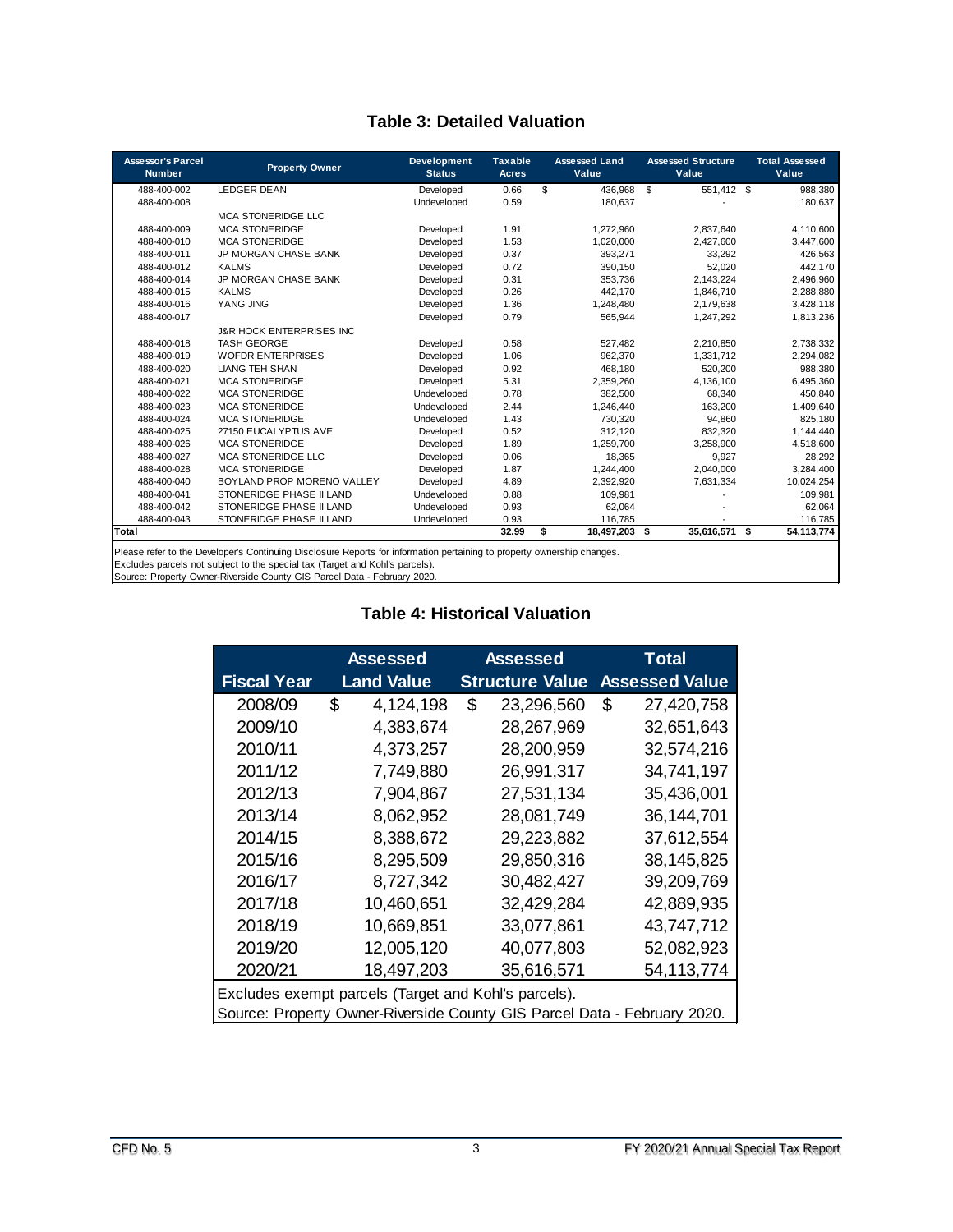#### <span id="page-7-0"></span>**C. PUBLIC FACILITIES**

#### **i. CITY FACILITIES**

<span id="page-7-1"></span>The public improvements financed with Bond proceeds include all or a portion of the design, construction, and indirect and administration costs related to the construction of certain infrastructure improvements required in connection with the development of the Centre. These facilities include street improvements (i.e., subgrade preparation, curb and gutter, sidewalks/drive approaches, asphalt concrete base, paving, signage, and striping), street lighting, and traffic signals.

#### **ii. EMWD FACILITIES**

<span id="page-7-2"></span>The District also financed certain fees for water and sewer facilities included in EMWD water and sewer capacity and connection fee programs ("Connection/Capacity Fees"). The EMWD Connection/Capacity Fees are used to finance expansion projects constructed by EMWD.

#### **D. PUBLIC IMPROVEMENTS ACQUIRED**

<span id="page-7-3"></span>The public improvements listed in Table 1 of the Official Statement that have been acquired and paid from Bond proceeds are listed below.

<span id="page-7-4"></span>

| <b>Facilities/Fees</b>                                                            | <b>Acquired/Paid From Bond Proceeds</b> |
|-----------------------------------------------------------------------------------|-----------------------------------------|
| <b>Street Improvements</b>                                                        |                                         |
| Nason Street                                                                      | Yes                                     |
| Eucalyptus Avenue                                                                 | Yes                                     |
| Fir Avenue                                                                        | Yes                                     |
| Dracaea Avenue                                                                    | Yes                                     |
| <b>Traffic Signals</b>                                                            |                                         |
| Nason Street at Fir Avenue                                                        | Yes                                     |
| Nason Street at Eucalyptus Avenue                                                 | Yes                                     |
| Nason Street at Dracaea Avenue                                                    | Yes                                     |
| Fir Avenue at Eucalyptus Avenue                                                   | Yes                                     |
| Stoneridge Fir Entrance                                                           | Yes                                     |
| <b>Stoneridge Eucalyptus Entrance</b>                                             | Yes                                     |
| <b>EMWD Connection/Capacity Fees (Phase 1)</b>                                    | Yes                                     |
| In compliance with the Acquisition/Einancing Agreement (AEA) and the Eiseal Agont |                                         |

#### **Table 5: Public Improvements**

In compliance with the Acquisition/Financing Agreement (AFA) and the Fiscal Agent Agreement, Bond proceeds have been used to pay for certain facilities and fees.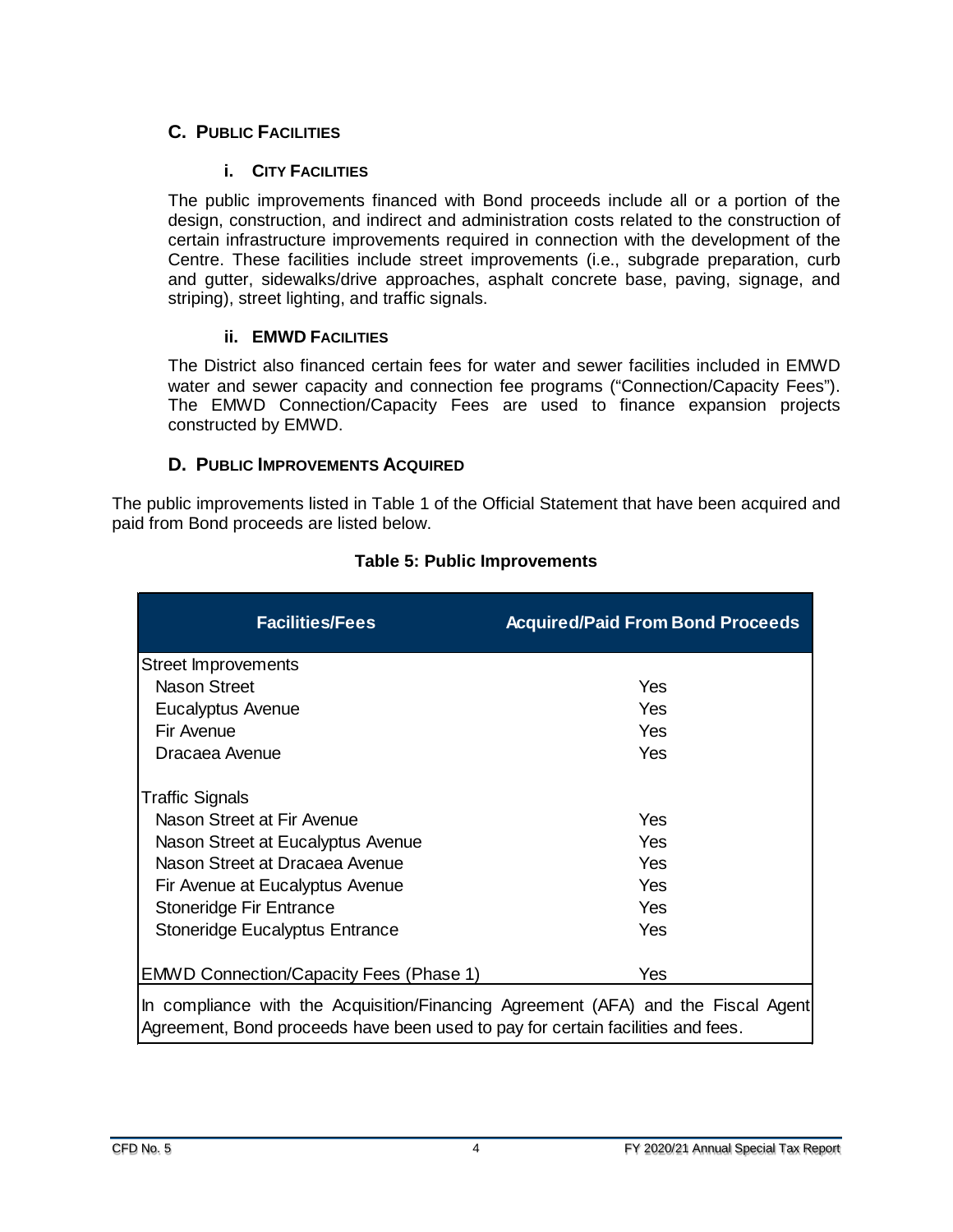Stoneridge Centre Partners L.P. ("Developer") entered into a Purchase and Sale Agreement with Beazer Homes Holdings Corp., a Delaware corporation ("Beazer") on May 11, 2004. Pursuant to that agreement, Beazer was obligated to rough grade the property in the District for the Developer and complete certain shared infrastructure improvements. Beazer constructed all offsite improvements for the District. The costs of the offsite improvements, which were partially financed by the bonds, were estimated at over \$30,000,000 of which the Developer was responsible to pay 37%. The offsite improvements include facilities relating to sewer, water, electric, drainage, curbs, gutters, sidewalks, traffic signals, and the installation of approximately 1.7 miles of arterial roads.

#### **E. CONSTRUCTION PROGRESS**

<span id="page-8-0"></span>The Centre is being developed in two phases. Phase 1 includes approximately 199,435 square feet of building space. Building permits have been obtained for all major tenants in Phase 1 except Major E, as referenced in the developers Continuing Disclosure Reports. Building permits for pads 12, 13, and 14 have not been issued. In prior developer Continuing Disclosure Reports, Phase 2 was proposed to consist of approximately 88,071 square feet of lease space.

In April 2016, the Developer sold 4.9 acres within Phase 2 for a 22,466 square foot Hyundai dealership. The dealership, which includes a show room and service bays, opened for business on April 7, 2018. The remaining portion of Phase 2 has not yet commenced construction, nor have any leases been signed for the remaining portion of Phase 2.

For additional information regarding ownership of each Phase, lease terms, proposed tenants, or the sale of land, reference is made to the developers' Continuing Disclosure Reports filed with the Electronic Municipal Market Access (EMMA) service provided by the Municipal Securities Rulemaking Board (MSRB) [\(www.emma.msrb.org\)](http://www.emma.msrb.org/). The developers' Continuing Disclosure Reports are due by March 1 and September 1 of each year.

#### **F. DEVELOPMENT RESTRICTIONS**

<span id="page-8-1"></span>As of the date of this report, the City is not aware of any significant events that have occurred, which resulted in a reduction of the taxable acreage within the District.

An Interim Urgency Ordinance (Ordinance No. 859) was adopted by the City Council on January 22, 2013. The urgency ordinance placed a temporary moratorium on the issuance of land use entitlements in four designated areas along the State Route 60 east corridor, one of which included the undeveloped parcels in Phase 2 of the District. Ordinance No. 859 was effective for a period of 45-days. Pursuant to Government Code 65858, the City Council adopted Ordinance No. 861, extending the initial moratorium by ten months and 15-days during its February 26, 2013 meeting.

A study entitled "SR-60 East Corridor Study", prepared by Raimi & Associates, was presented to the City Council during its January 14, 2014 meeting. The Study outlined several options for proposed land uses in each of the four designated areas. The Council received and filed the Study and recognized that Ordinance 861 would expire on January 23, 2014.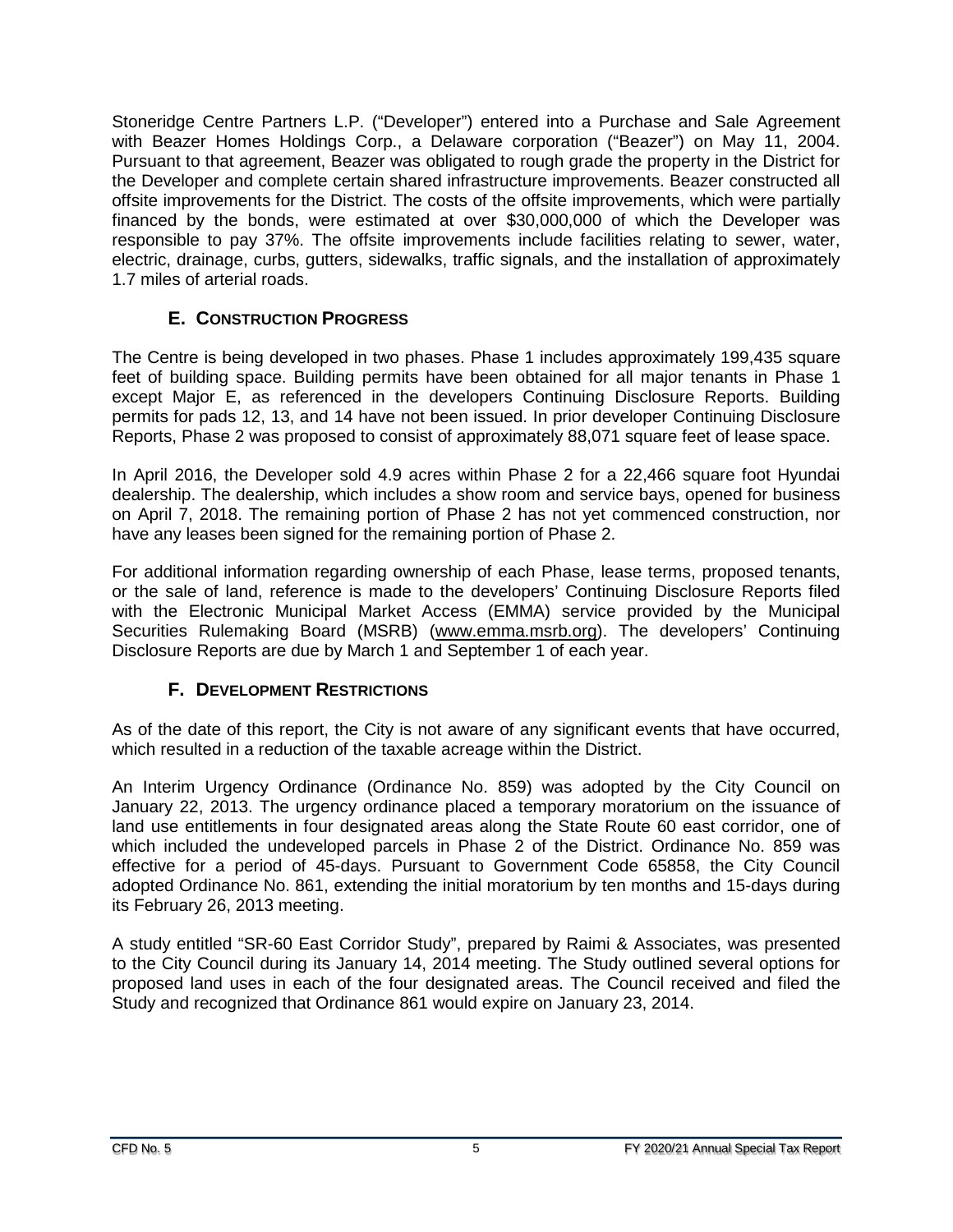## <span id="page-9-0"></span>**II. FINANCIAL INFORMATION**

#### **A. FINANCIAL STATEMENTS**

<span id="page-9-1"></span>The City's audited financial statements for the period ending June 30, 2020, will be filed separately with the EMMA service and are hereby incorporated by reference into this report. The audited financial statements are also available from the City's Financial & Management Services Department and available for review on the City's website at [www.m](http://www./)oval.org. The City's audited financial statements are provided solely to comply with the Continuing Disclosure Agreement. No funds or assets of the City have been pledged or are required to be allocated for the payment of debt service on the Bonds.

#### **B. PRINCIPAL AMOUNT OUTSTANDING**

<span id="page-9-2"></span>The principal amount outstanding for the Bonds following the September 1, 2019 payment date was \$5,240,000. The Debt Service Schedule is included in Appendix B.

#### **C. DESCRIPTION OF FUNDS**

<span id="page-9-3"></span>The Fiscal Agent Agreement (Articles III, IV and VI) ("Agreement") requires the Fiscal Agent to establish funds and accounts for the administration and control of the revenues and the proceeds of the Bonds. The following provides information regarding these funds and accounts.

#### **i. IMPROVEMENT FUND**

<span id="page-9-4"></span>The Improvement Fund shall be established and maintained by the Fiscal Agent (Section 3.03) and shall contain the following accounts:

#### **a) Acquisition and Construction Account**

All amounts in the Acquisition and Construction Account have been expended to pay for the cost of design, acquisition, and construction of the project.

#### **b) EMWD Account**

All amounts in the EMWD Account were used for the payment or reimbursement of the costs of EMWD fee facilities.

#### **ii. SPECIAL TAX FUND**

<span id="page-9-5"></span>The Trustee shall transfer available monies from the Special Tax Fund in accordance with the Agreement (Section 3.04).

#### **a) Surplus Account**

Any amounts remaining in the Special Tax Fund after transfers and deposits shall be deposited into the Surplus Account and distributed as set forth in the Agreement.

#### **iii. BOND FUND**

<span id="page-9-6"></span>The Bond Fund shall be established and maintained by the Fiscal Agent (Section 4.02). In accordance with the Agreement, monies within the Bond Fund shall be disbursed for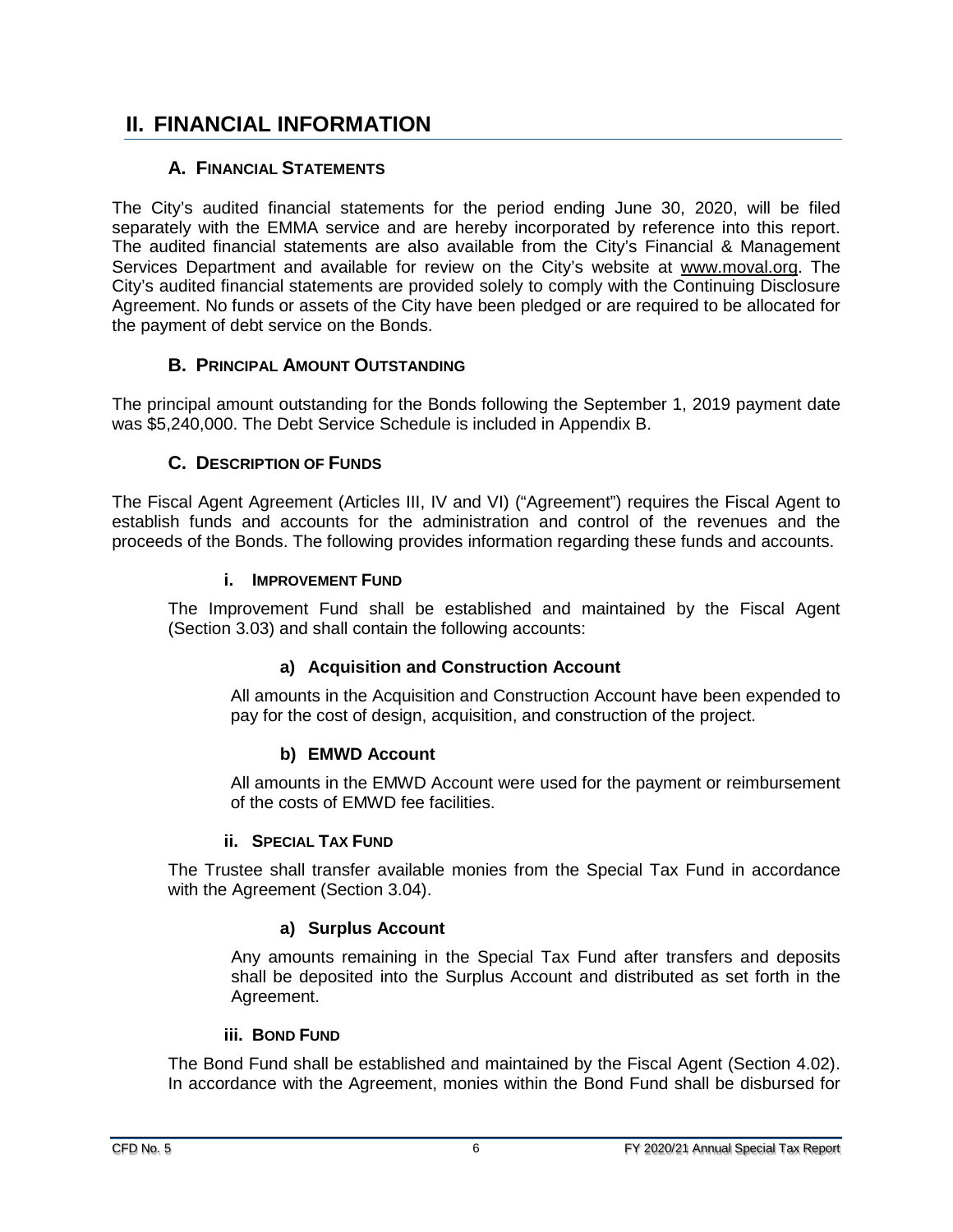the payment of principal and interest. Within the Bond Fund, there shall be established the following accounts:

#### **a) Interest Account**

All amounts in the Interest Account will be used solely to pay interest on the Bonds.

#### **b) Principal Account**

All amounts in the Principal Account will be used solely to pay the principal on the Bonds.

#### **c) Special Tax Prepayment Account**

All prepayments shall be deposited in the Special Tax Prepayment Account and shall be used for redeeming the Bonds.

Following the issuance of Bonds, there have been no prepayments of the special tax obligation for any parcels within the District.

#### **iv. RESERVE FUND**

<span id="page-10-0"></span>The Fiscal Agent shall maintain a separate Reserve Fund for the Bonds. Amounts from this fund may be deposited into the Interest and Principal Accounts, if needed, to cure deficiencies (Section 4.03).

#### **a) Reserve Fund Requirement**

Following the September 1, 2019 debt service payment, the Reserve Requirement is \$546,000.

#### **b) Reserve Account Draws**

All debt service payments in fiscal year (FY) 2019/20 were made as scheduled with the use of special tax revenue. As of the date of this report, there are no Reserve Account deficiencies.

#### **c) Excess Reserve Fund Transfers**

Any funds in the Reserve Fund in excess of the Reserve Requirement are to be transferred to the Interest and Principal Accounts of the Bond Fund.

#### **v. ADMINISTRATIVE EXPENSE FUND**

<span id="page-10-1"></span>The District shall pay administrative expenses from the Administrative Expense Fund. On or before the date amounts are needed to pay administrative expenses, the City, on behalf of the District, shall write a request for the Fiscal Agent to withdraw from the Administrative Expense Fund and transfer to the City the amount necessary to pay the administrative expenses.

#### **vi. REBATE FUND**

<span id="page-10-2"></span>The District, in accordance with the Agreement (Section 6.02), shall calculate the arbitrage rebate requirement in accordance with the Tax Certificate for the Bonds and shall, in writing, direct the Trustee to transfer funds to the Rebate Fund from funds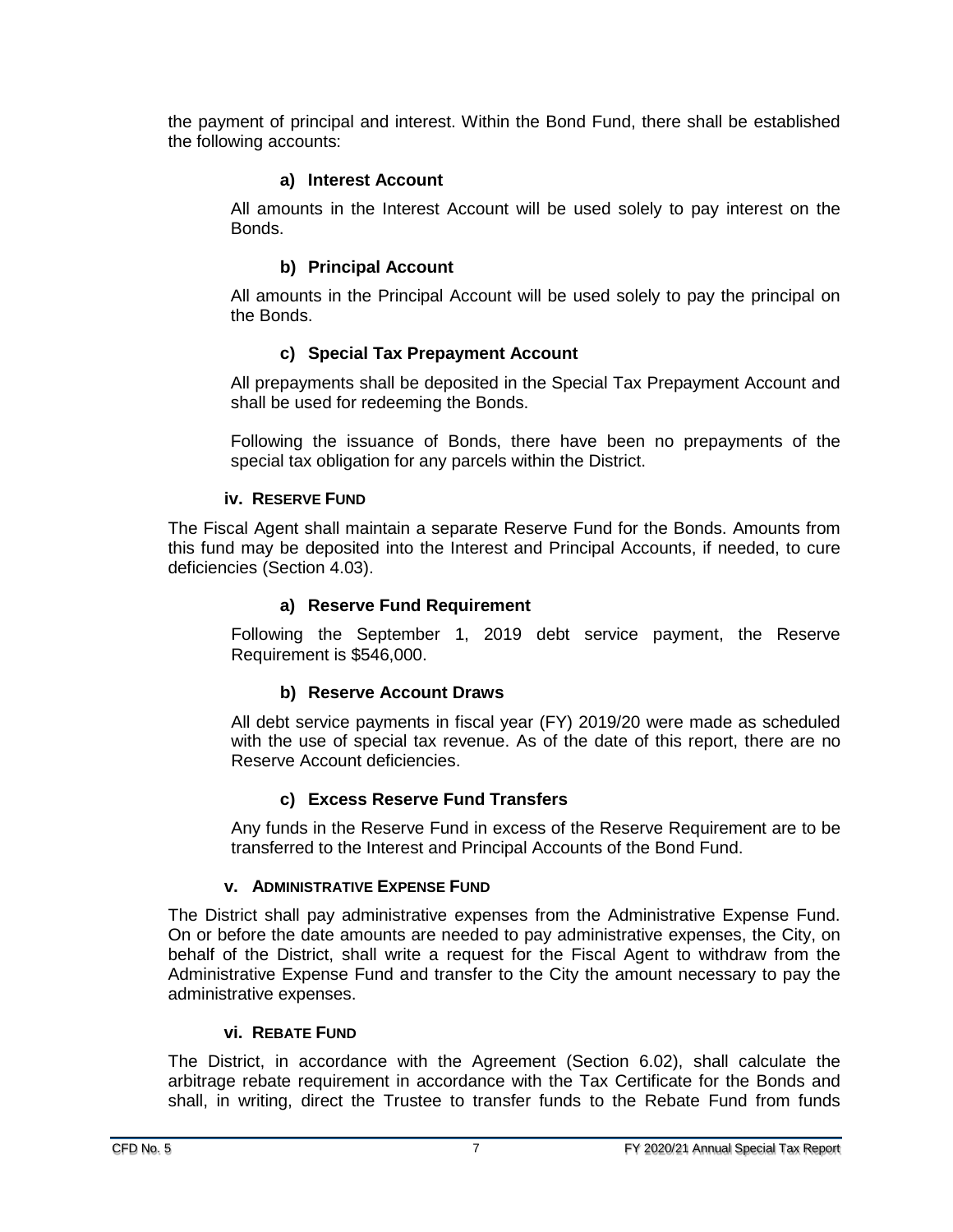<span id="page-11-1"></span>furnished by the District as provided for in the Agreement. The first installment date computation was for the period ended September 1, 2011. The table below reflects the cumulative arbitrage calculation through September 1, 2019.

| <b>Arbitrage Rebate Liability</b><br>For the Period May 31, 2007 - September 1, 2019                      |                    |  |  |  |  |
|-----------------------------------------------------------------------------------------------------------|--------------------|--|--|--|--|
| FV Prior Liability - 09/01/10                                                                             | \$<br>(383,893.47) |  |  |  |  |
| Reserve                                                                                                   | (279,629.10)       |  |  |  |  |
| FV Computation Date Credit - 09/01/11                                                                     | (2,259.09)         |  |  |  |  |
| FV Computation Date Credit - 09/01/12                                                                     | (2, 192.35)        |  |  |  |  |
| FV Computation Date Credit - 09/01/13                                                                     | (2, 140.25)        |  |  |  |  |
| FV Computation Date Credit - 09/01/14                                                                     | (2,075.25)         |  |  |  |  |
| FV Computation Date Credit - 09/01/15                                                                     | (2,011.54)         |  |  |  |  |
| FV Computation Date Credit - 09/01/16                                                                     | (1,914.33)         |  |  |  |  |
| FV Computation Date Credit - 09/01/17                                                                     | (1,843.91          |  |  |  |  |
| FV Computation Date Credit - 09/01/18                                                                     | (1,786.32)         |  |  |  |  |
| Computation Date Credit - 09/01/19<br>(1,730.00)                                                          |                    |  |  |  |  |
| Total                                                                                                     | \$<br>(681,475.61) |  |  |  |  |
| <b>Rebate Liability (90% of Total)</b>                                                                    |                    |  |  |  |  |
| Source: Arbitrage Rebate Calculation dated December 2019 prepared by<br><b>Willdan Financial Services</b> |                    |  |  |  |  |

#### **Table 6: Arbitrage Calculation Summary**

#### **vii. COSTS OF ISSUANCE FUND**

<span id="page-11-0"></span>All funds in the Costs of Issuance Fund were distributed in accordance with the Agreement and the fund was closed.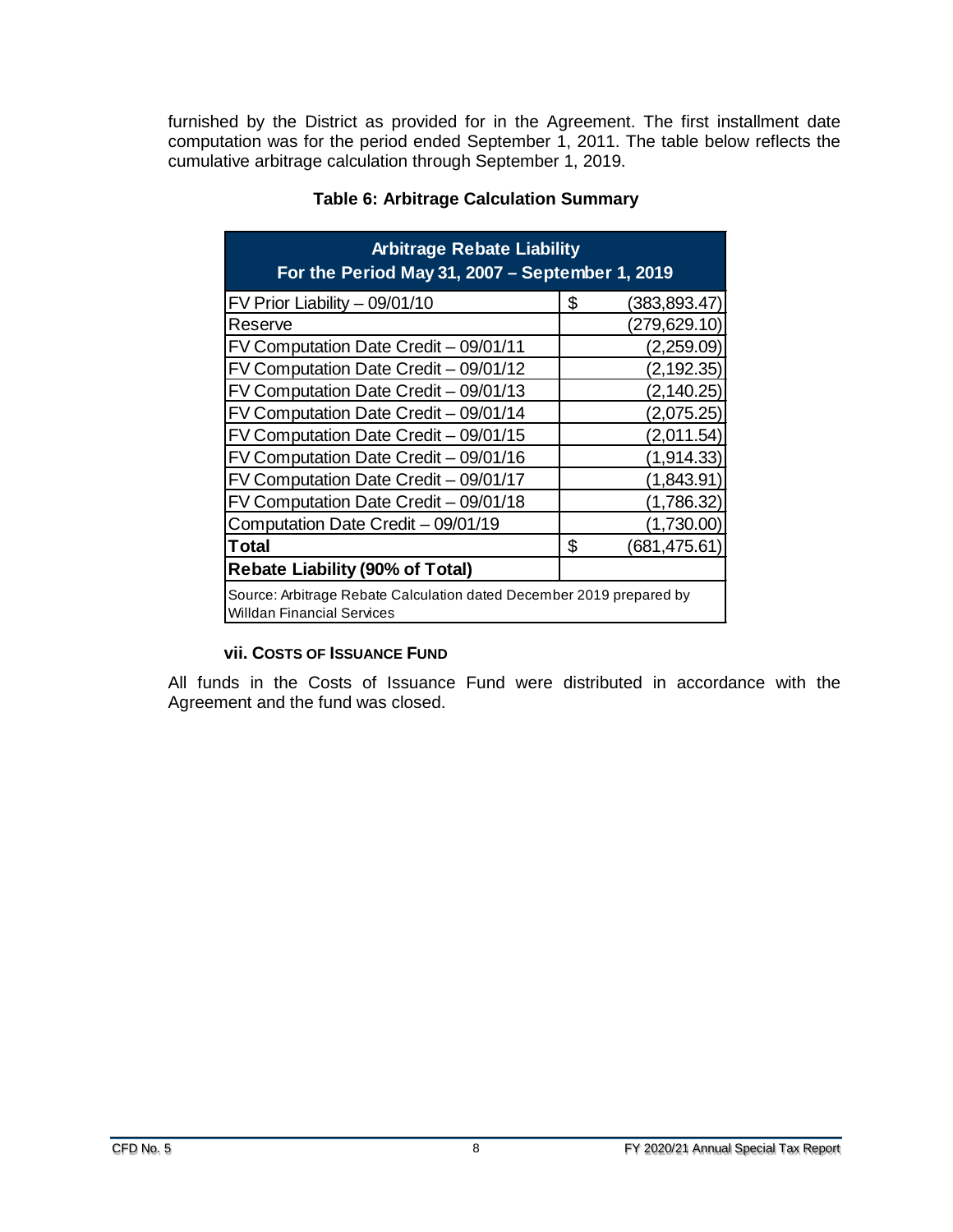#### **D. FUND BALANCES**

<span id="page-12-1"></span><span id="page-12-0"></span>All special taxes collected to date for FY 2019/20 have been transferred to the Fiscal Agent in compliance with the Fiscal Agent Agreement.

| <b>Fund / Account</b>                 | <b>Balance as of</b><br><b>March 31, 2020</b> |
|---------------------------------------|-----------------------------------------------|
| <b>Improvement Fund</b>               |                                               |
| Acquisition and Construction Account  | \$                                            |
| <b>EMWD Account</b>                   |                                               |
| Special Tax Fund                      | 86,547.95                                     |
| <b>Surplus Account</b>                |                                               |
| <b>Bond Fund</b>                      | 0.39                                          |
| Interest Account                      | 729.22                                        |
| <b>Principal Account</b>              | 259.29                                        |
| <b>Special Tax Prepayment Account</b> |                                               |
| Reserve Fund                          | 546,000.00                                    |
| Administration Expense Fund           | 4.63                                          |
| Rebate Fund                           |                                               |
| Cost of Issuance Fund                 |                                               |

#### **Table 7: Fund Balances**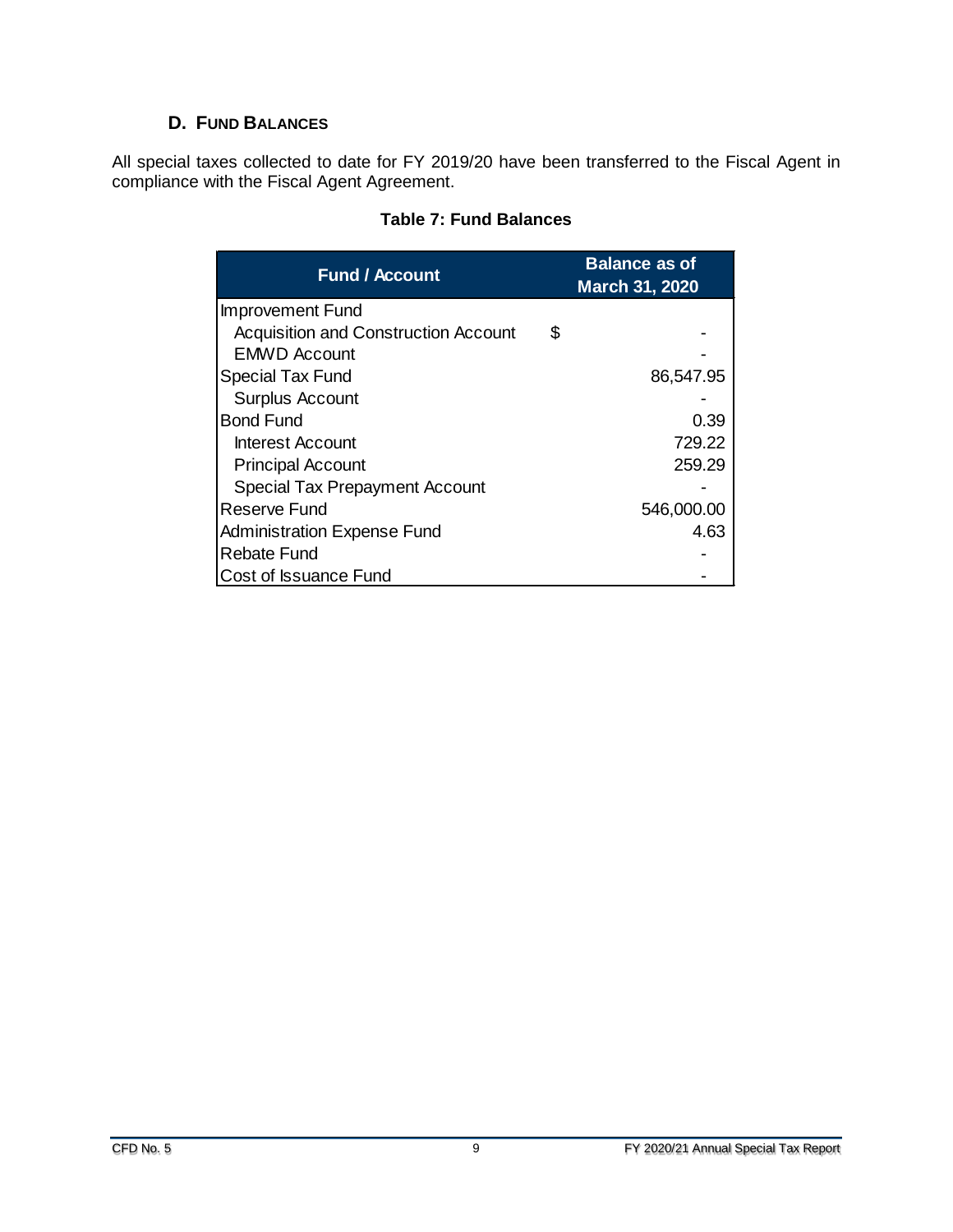# <span id="page-13-0"></span>**III. COMPUTATION OF THE SPECIAL TAX REQUIREMENT**

#### **A. ADMINISTRATIVE EXPENSES**

<span id="page-13-1"></span>The anticipated administrative expenses payable during the period for FY 2020/21 are included in the calculation of the special tax requirement (Table 8) of this report. Expenses of this type shall be paid through the District's Administrative Expense Fund.

#### **i. FISCAL AGENT FEES**

<span id="page-13-2"></span>This expense pays fees of the Fiscal Agent for carrying out its responsibilities associated with the Bonds and fund administration.

#### **ii. ARBITRAGE REBATE CALCULATION**

<span id="page-13-3"></span>This expense is for calculating the arbitrage rebate as required by Federal Law.

#### **iii. PROFESSIONAL SERVICES**

<span id="page-13-4"></span>This expense is for the preparation and dissemination of annual disclosure reports and significant events associated with the District. Expenses may also include disclosure legal counsel services.

#### **iv. CITY COSTS—SPECIAL DISTRICTS**

<span id="page-13-5"></span>This cost is for the City's estimated expense in coordinating consultants, attorneys, bankers, investment bankers, and other contractors. In addition, City staff provides administrative services, prepares the Annual Special Tax and Bond Accountability Report, files the annual continuing disclosure report, prepares special tax levy information for submission to the Riverside County Auditor-Controller, monitors and routes tax installments to the Fiscal Agent, responds to customer inquiries, and ensures compliance with related laws.

#### **v. CITY COSTS—ACCOUNTING**

<span id="page-13-6"></span>This is for the City's accounting of the Bond proceeds, fund monitoring, and administration of the debt service requirements, as well as costs associated with outside auditors or consultants.

#### **vi. CITY COSTS—GENERAL ADMINISTRATION**

<span id="page-13-7"></span>This expense is for the City's general administrative services and includes overhead for personnel support, office rent and maintenance, insurance, and support from City Council, City Manager, purchasing, media, and communications.

#### **vii. COUNTY COSTS**

<span id="page-13-8"></span>This expense is for the Riverside County fees to levy the special tax on the property tax roll. Riverside County assesses additional fees for any adjustments made to the property tax bills.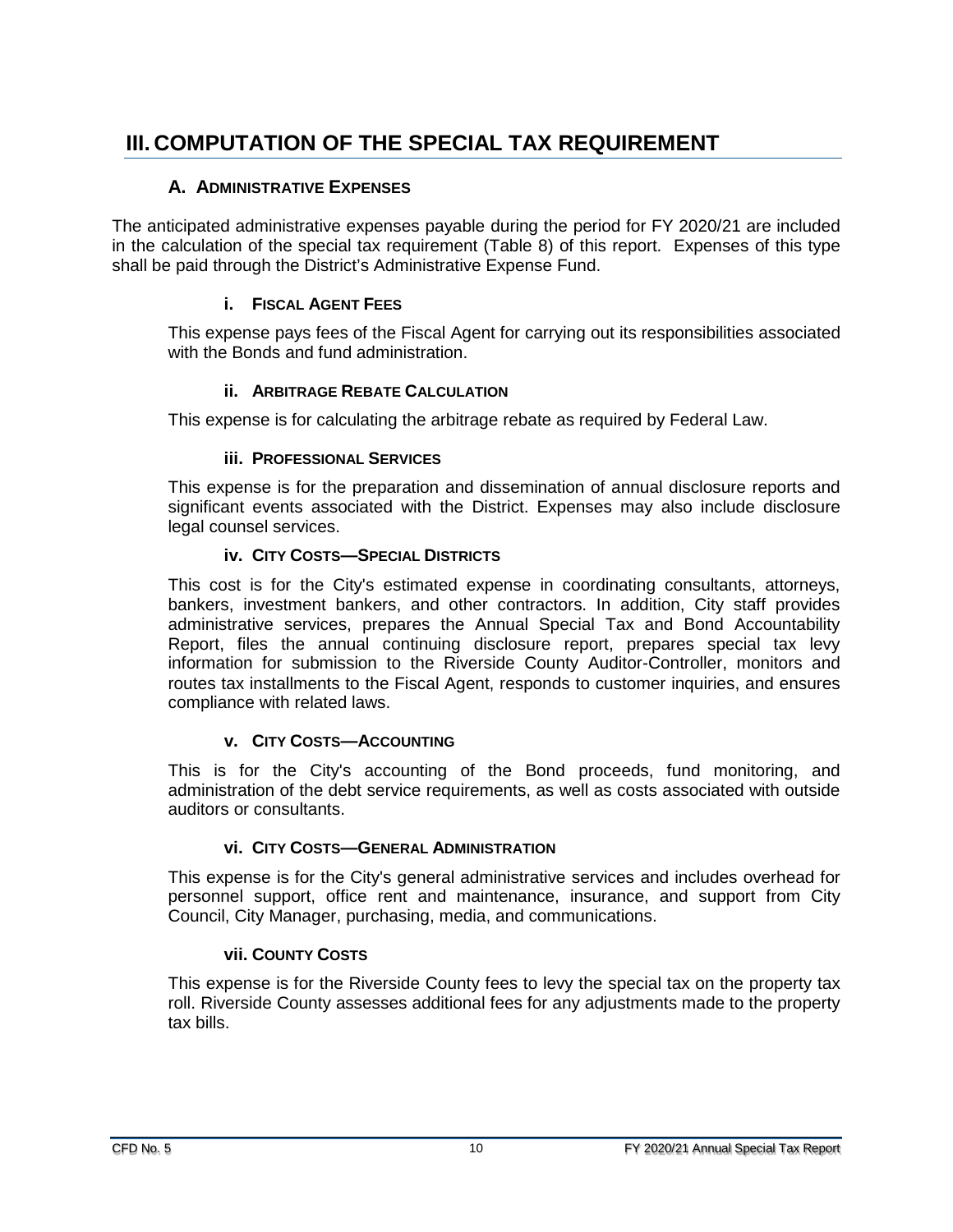## <span id="page-14-0"></span>**B. SPECIAL TAX REQUIREMENT**

#### **Table 8: Special Tax Requirement**

<span id="page-14-1"></span>

| <b>SPECIAL TAX REQUIREMENT</b>                                                     |                    |
|------------------------------------------------------------------------------------|--------------------|
|                                                                                    |                    |
| <b>Annual Debt Service</b>                                                         | \$<br>390,287.50   |
| <b>Reserve Fund Replenishment</b><br><b>Collection for Delinquent Installments</b> |                    |
| <b>Total Debt Requirement \$</b>                                                   | 390,287.50         |
|                                                                                    |                    |
| <b>Administrative Expenses:</b>                                                    |                    |
| <b>Fiscal Agent Fees</b>                                                           | 2,000.00           |
| Arbitrage Rebate Calculation                                                       | 1,250.00           |
| <b>Professional Services</b>                                                       | 1,950.00           |
| <b>Special Districts</b>                                                           | 30,000.00          |
| Accounting                                                                         | 2,000.00           |
| <b>General Administration</b>                                                      | 18,000.00          |
| Total City Administrative Expenses \$                                              | 55,200.00          |
|                                                                                    |                    |
| <b>County Costs:</b>                                                               | 150.00             |
| <b>County Tax Roll Fees</b><br><b>Total County Administrative Expenses \$</b>      | 150.00             |
|                                                                                    |                    |
| <b>TOTAL GROSS REQUIREMENT</b>                                                     | \$<br>445,637.50   |
| <b>ADJUSTMENTS: CREDITS &amp; TRANSFERS</b>                                        |                    |
| Credits:                                                                           |                    |
| <b>Interest Earnings</b>                                                           | \$<br>(14, 017.39) |
| <b>Total Interest Earnings</b>                                                     | (14, 017.39)       |
|                                                                                    |                    |
| <b>Transfer to Reserve Fund</b>                                                    |                    |
| Adjustments & Contingency                                                          |                    |
| <b>Total Contributions / Transfers \$</b>                                          |                    |
|                                                                                    |                    |
| <b>TOTAL ADJUSTMENTS</b>                                                           | \$<br>(14, 017.39) |
| TOTAL NET SPECIAL TAX REQUIREMENT                                                  | \$<br>431,620.11   |
|                                                                                    |                    |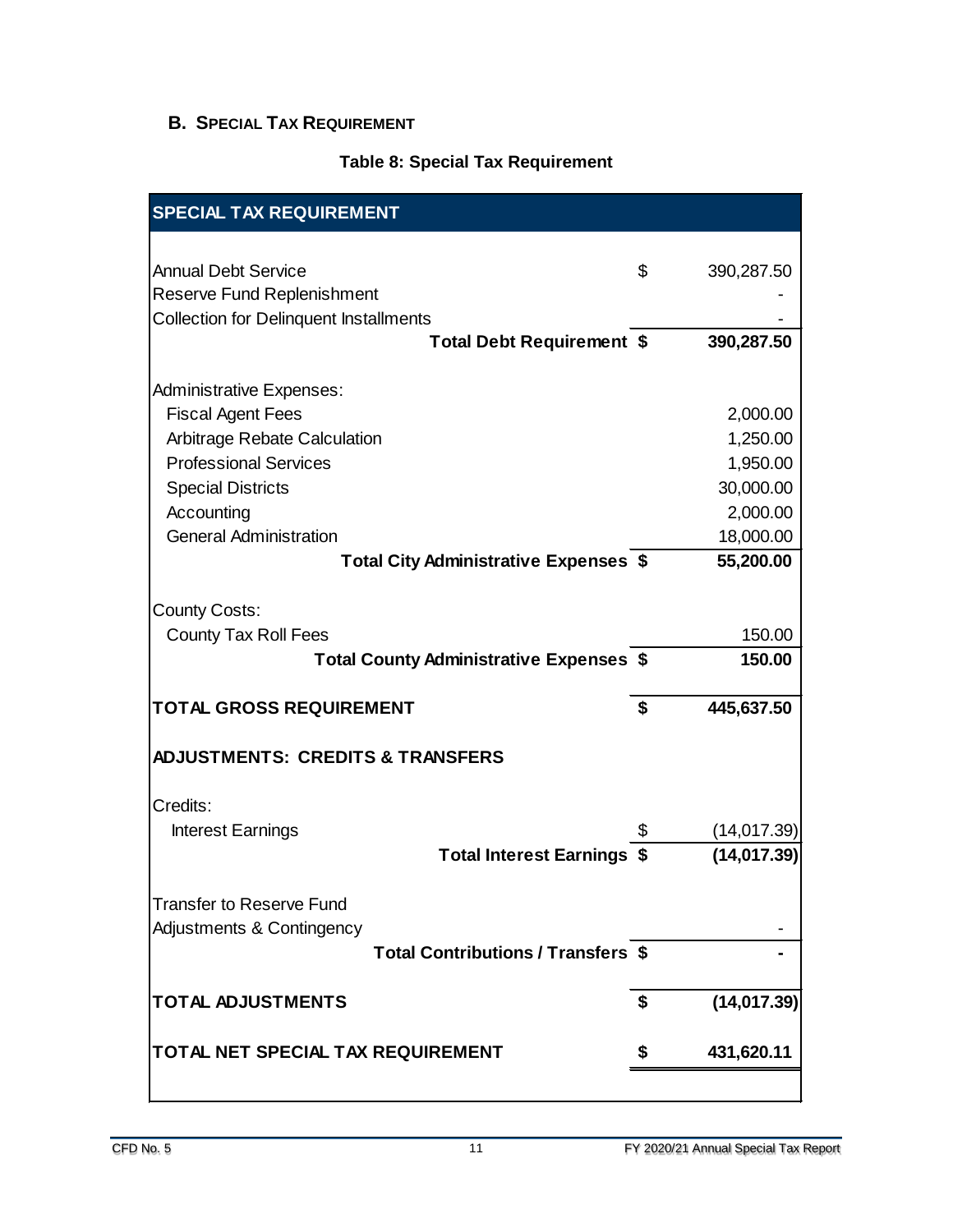# <span id="page-15-0"></span>**IV.SPECIAL TAX ALLOCATION**

The City has the power, and as such is obligated, to levy and collect the special tax according to the rate and method of apportionment, which the legislative body (City Council) of the District and the eligible qualified electors within the District previously approved. The special tax formula apportions the total special tax requirement (principal, interest, administrative expenses, restoration of the Reserve Fund, if required, and anticipated delinquencies) each year and takes into account the availability of other revenues.

#### **A. SPECIAL TAX RATES**

<span id="page-15-1"></span>The maximum annual special tax rate for each Assessor's Parcel of developed and undeveloped property was \$10,652 per acre for FY 2006/07, and shall increase thereafter, commencing on July 1, 2007 and on July 1 of each fiscal year thereafter, by an amount equal to two percent (2%) of the maximum annual special tax rate in effect in the previous fiscal year. The maximum special tax shall be applied to the developed property prior to the levy of any special tax on undeveloped property. The historical maximum special tax rate and the current fiscal year maximum and applied special tax rates for each parcel classification is listed below.

<span id="page-15-2"></span>

| <b>Maximum Special Tax Rate</b> |                        |             |  |  |  |
|---------------------------------|------------------------|-------------|--|--|--|
| <b>Fiscal Year</b>              | <b>Annual Increase</b> | per Acre    |  |  |  |
| 2006/07                         | base year              | \$10,652.00 |  |  |  |
| 2007/08                         | 2.00%                  | 10,865.04   |  |  |  |
| 2008/09                         | 2.00%                  | 11,082.34   |  |  |  |
| 2009/10                         | 2.00%                  | 11,303.98   |  |  |  |
| 2010/11                         | 2.00%                  | 11,530.05   |  |  |  |
| 2011/12                         | 2.00%                  | 11,760.65   |  |  |  |
| 2012/13                         | 2.00%                  | 11,995.86   |  |  |  |
| 2013/14                         | 2.00%                  | 12,235.77   |  |  |  |
| 2014/15                         | 2.00%                  | 12,480.48   |  |  |  |
| 2015/16                         | 2.00%                  | 12,730.08   |  |  |  |
| 2016/17                         | 2.00%                  | 12,984.68   |  |  |  |
| 2017/18                         | 2.00%                  | 13,244.37   |  |  |  |
| 2018/19                         | 2.00%                  | 13,509.25   |  |  |  |
| 2019/20                         | 2.00%                  | 13,779.43   |  |  |  |
| 2020/21                         | 2.00%                  | 14,055.01   |  |  |  |

#### **Table 9: Special Tax Rates**

| <b>Development Status</b> | FY 2020/21 Applied Rates |
|---------------------------|--------------------------|
| Developed Parcels         | \$14,055.01              |
| Undeveloped Parcels       | 10,038.14                |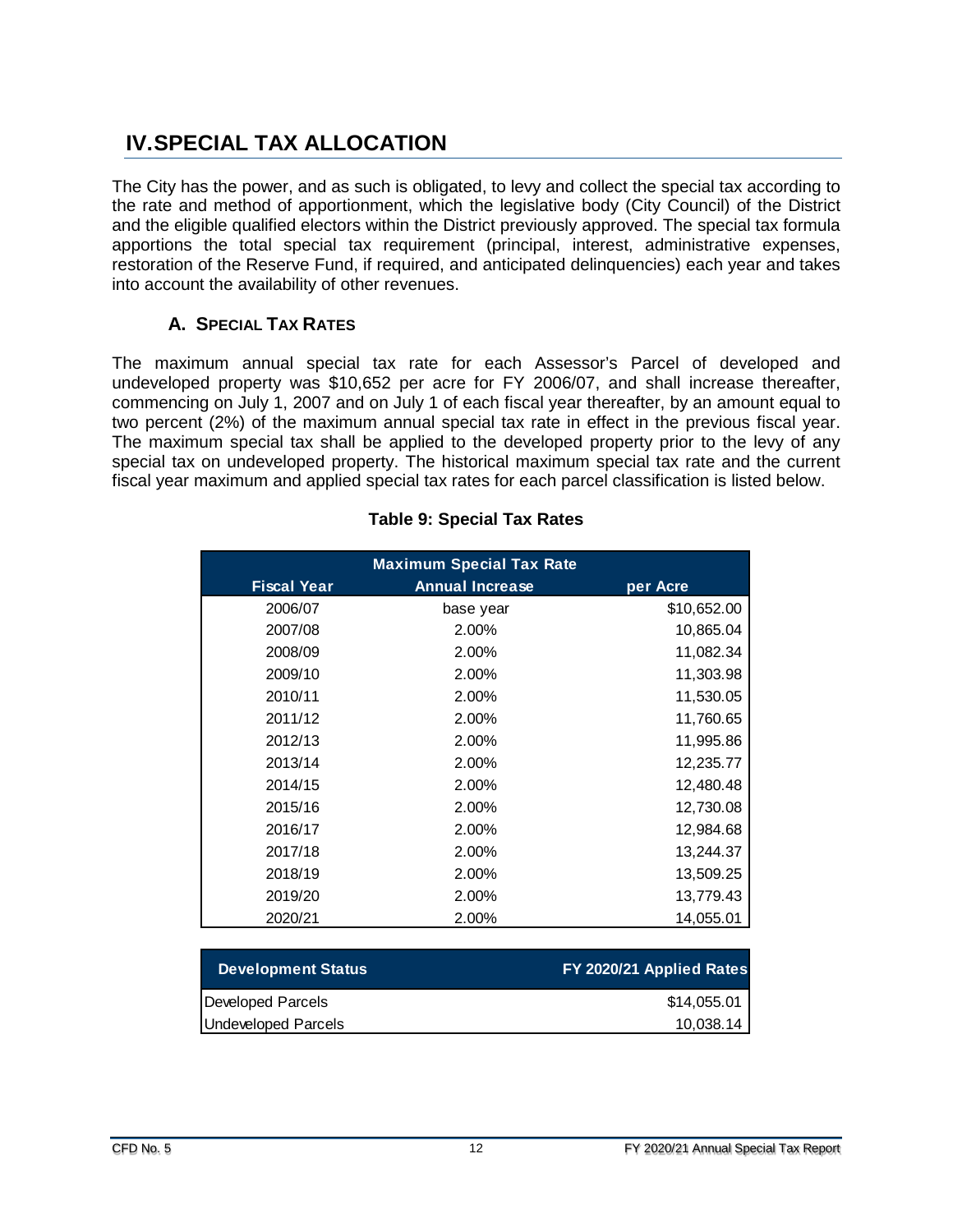#### **B. RATE AND METHOD OF APPORTIONMENT**

<span id="page-16-1"></span><span id="page-16-0"></span>There have been no changes to the rate and method of apportionment approved or submitted to the qualified electors for approval, prior to the date of this report.

#### **i. SPECIAL TAX LEVY**

Each year, the City Council, acting as the Legislative Body of the District, shall approve and adopt a resolution of the Council approving the maximum and applied special tax rates for the fiscal year for which the special tax shall be levied, prior to the levy of such special tax. This amount will include, but is not limited to, the amounts required to pay for the debt service on any indebtedness, replenishment of the Reserve Account as necessary, payment of incidental or administrative expenses incurred by the District, a credit for any applicable interest earnings, and reasonably anticipated delinquent Special Taxes.

#### **ii.** SPECIAL TAX LIEN

<span id="page-16-2"></span>The special taxes and any penalties thereon constitute a lien against the parcels of land that will be annually imposed until they are paid. Such lien is on parity with all special taxes and special assessments and is co-equal to and independent of the lien for general property taxes, regardless of when the taxes are imposed upon the same property. The special taxes have priority over all existing and future private liens imposed on the property. Although the special taxes constitute liens on taxed parcels within the District, they do not constitute a personal indebtedness of the owners of property within the District. There is no assurance that the owners will be financially able to pay the annual special taxes or that they will pay such taxes even if financially able to do so. With certain limitations, the City has covenanted to commence foreclosure proceedings in the event delinquencies occur.

#### **C. SPECIAL TAX ALLOCATION**

<span id="page-16-3"></span>In accordance with the rate and method of apportionment, the special tax levy will first be uniformly applied to Developed Property in an amount not to exceed the maximum special tax rate. Then, if additional monies are needed to satisfy the annual special tax requirement, the special tax shall be levied proportionately on each Undeveloped Property. The following table provides the development status for taxable properties in the District, the bonded indebtedness for each parcel, along with the allocation of the FY 2020/21 maximum and applied special tax.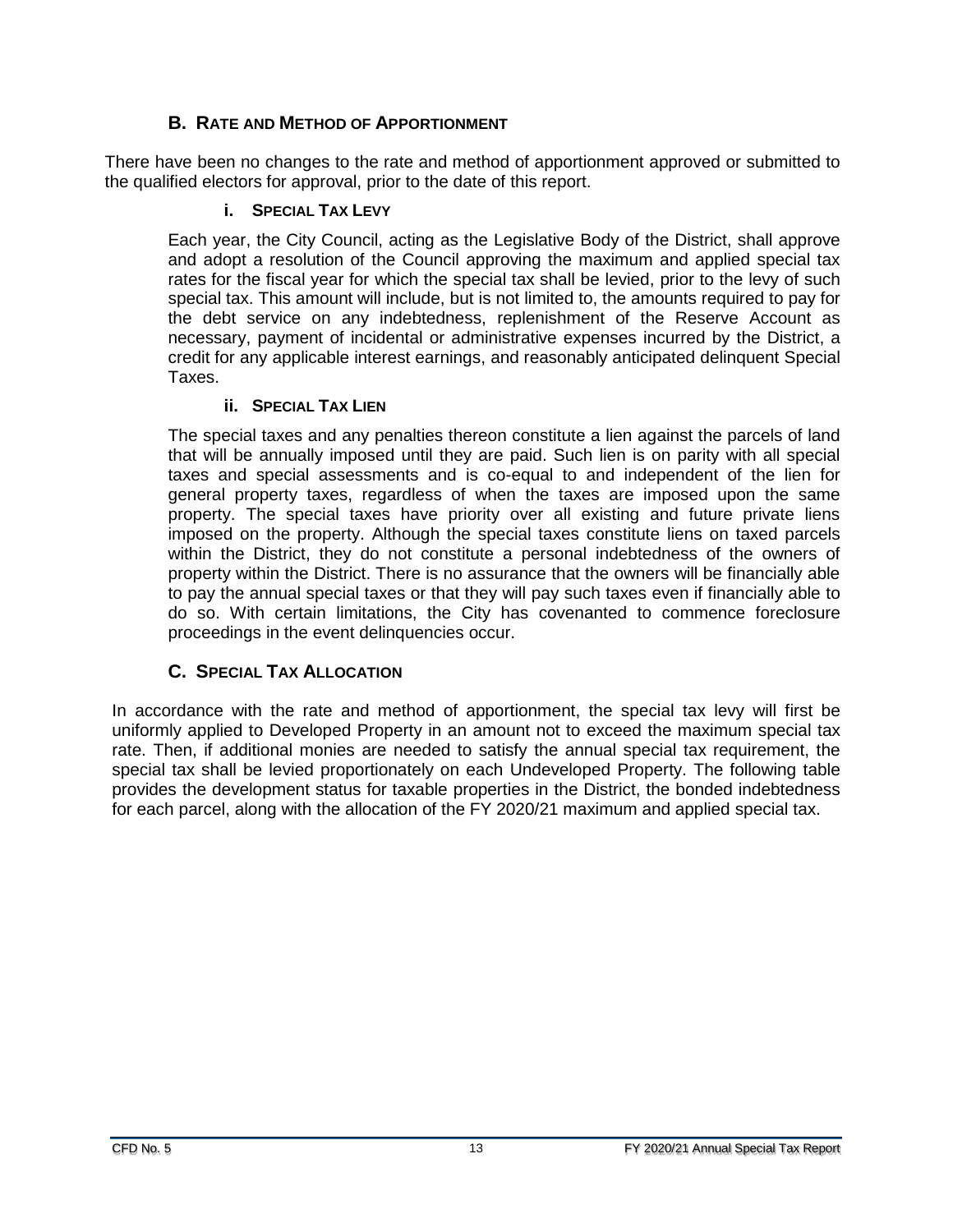<span id="page-17-0"></span>

| <b>Assessor's Parcel</b><br><b>Number</b> | <b>Property Owner</b>               | <b>Development</b><br>Status <sup>(1)</sup> | <b>Taxable</b><br><b>Acres</b> | FY 2020/21<br><b>Maximum</b><br><b>Special Tax</b> | FY 2020/21<br><b>Applied Special</b><br>Tax $(2)$ | Percentage of<br><b>Applied</b><br><b>Special Tax</b> | <b>Bonded</b><br>Indebtedness $(3,4)$ |
|-------------------------------------------|-------------------------------------|---------------------------------------------|--------------------------------|----------------------------------------------------|---------------------------------------------------|-------------------------------------------------------|---------------------------------------|
| 488-400-002                               | <b>LEDGER DEAN</b>                  | Developed                                   | $0.66$ \$                      | 9,276.30 \$                                        | 9.276.30                                          | $2.15\%$ \$                                           | 104,831.75                            |
| 488-400-008                               | <b>MCA STONERIDGE LLC</b>           | Undeveloped                                 | 0.59                           | 8,292.44                                           | 5,922.50                                          | 1.37%                                                 | 93,713.12                             |
| 488-400-009                               | <b>MCA STONERIDGE</b>               | Developed                                   | 1.91                           | 26,845.06                                          | 26,845.06                                         | 6.22%                                                 | 303,376.83                            |
| 488-400-010                               | <b>MCA STONERIDGE</b>               | Developed                                   | 1.53                           | 21,504.16                                          | 21,504.16                                         | 4.98%                                                 | 243,019.16                            |
| 488-400-011                               | <b>JP MORGAN CHASE BANK</b>         | Developed                                   | 0.37                           | 5,200.34                                           | 5,200.34                                          | 1.20%                                                 | 58,769.20                             |
| 488-400-012                               | <b>KALMS</b>                        | Developed                                   | 0.72                           | 10,119.60                                          | 10,119.60                                         | 2.34%                                                 | 114,361.91                            |
| 488-400-014                               | <b>JP MORGAN CHASE BANK</b>         | Developed                                   | 0.31                           | 4.357.04                                           | 4,357.04                                          | 1.01%                                                 | 49,239.04                             |
| 488-400-015                               | <b>KALMS</b>                        | Developed                                   | 0.26                           | 3,654.30                                           | 3,654.30                                          | 0.85%                                                 | 41,297.35                             |
| 488-400-016                               | YANG JING                           | Developed                                   | 1.36                           | 19,114.80                                          | 19.114.80                                         | 4.43%                                                 | 216,016.93                            |
| 488-400-017                               | <b>J&amp;R HOCK ENTERPRISES INC</b> | Developed                                   | 0.79                           | 11,103.44                                          | 11,103.44                                         | 2.57%                                                 | 125,480.31                            |
| 488-400-018                               | <b>TASH GEORGE</b>                  | Developed                                   | 0.58                           | 8.151.90                                           | 8.151.90                                          | 1.89%                                                 | 92,124.87                             |
| 488-400-019                               | <b>WOFDR ENTERPRISES</b>            | Developed                                   | 1.06                           | 14,898.30                                          | 14,898.30                                         | 3.45%                                                 | 168,366.14                            |
| 488-400-020                               | <b>LIANG TEH SHAN</b>               | Developed                                   | 0.92                           | 12,930.60                                          | 12,930.60                                         | 3.00%                                                 | 146,129.10                            |
| 488-400-021                               | <b>MCA STONERIDGE</b>               | Developed                                   | 5.31                           | 74,632.10                                          | 74,632.10                                         | 17.29%                                                | 843,419.62                            |
| 488-400-022                               | <b>MCA STONERIDGE</b>               | Undeveloped                                 | 0.78                           | 10,962.90                                          | 7,829.76                                          | 1.81%                                                 | 123,892.06                            |
| 488-400-023                               | <b>MCA STONERIDGE</b>               | Undeveloped                                 | 2.44                           | 34,294.22                                          | 24,493.12                                         | 5.67%                                                 | 387,560.02                            |
| 488-400-024                               | <b>MCA STONERIDGE</b>               | Undeveloped                                 | 1.43                           | 20,098.66                                          | 14,354.56                                         | 3.33%                                                 | 227,135.56                            |
| 488-400-025                               | 27150 EUCALYPTUS AVE                | Developed                                   | 0.52                           | 7.308.60                                           | 7,308.60                                          | 1.69%                                                 | 82,594.71                             |
| 488-400-026                               | <b>MCA STONERIDGE</b>               | Developed                                   | 1.89                           | 26,563.96                                          | 26,563.96                                         | 6.15%                                                 | 300,200.12                            |
| 488-400-027                               | <b>MCA STONERIDGE LLC</b>           | Developed                                   | 0.06                           | 843.30                                             | 843.30                                            | 0.20%                                                 | 9,530.16                              |
| 488-400-028                               | <b>MCA STONERIDGE</b>               | Developed                                   | 1.87                           | 26,282.86                                          | 26,282.86                                         | 6.09%                                                 | 297,023.40                            |
| 488-400-040                               | BOYLAND PROP MORENO VALLEY          | Developed                                   | 4.89                           | 68,728.98                                          | 68,728.98                                         | 15.92%                                                | 776,708.28                            |
| 488-400-041                               | STONERIDGE PHASE II LAND            | Undeveloped                                 | 0.88                           | 12,368.40                                          | 8,833.56                                          | 2.05%                                                 | 139,775.66                            |
| 488-400-042                               | STONERIDGE PHASE II LAND            | Undeveloped                                 | 0.93                           | 13,071.14                                          | 9,335.48                                          | 2.16%                                                 | 147,717.35                            |
| 488-400-043                               | STONERIDGE PHASE II LAND            | Undeveloped                                 | 0.93                           | 13,071.14                                          | 9,335.48                                          | 2.16%                                                 | 147,717.35                            |
| Total <sup>(5)</sup>                      |                                     |                                             | 32.99<br>\$                    | 463.674.54                                         | 431.620.10<br>\$                                  | 100.00% \$                                            | 5.240.000.00                          |

#### **Table 10: Special Tax Allocation**

 $(1)$  The Developer's Continuing Disclosure Reports contains information regarding the lease terms for each tenant.

<sup>(2)</sup> Developed parcels are levied at 100% of the Maximum Special Tax then Undeveloped parcels are levied proportionally up to the Maximum Special Tax.

(3) The Bonded Indebtedness is calculated based on the proration of each parcels' Maximum Special Tax multiplied by the Bonds outstanding. Bonds are not allocated to or secured by any particular parcel within the District.

 $\left| \right.^{\scriptscriptstyle{(4)}}$  The City has not issued any additional land secured debt for the parcels within the District.

<sup>(5)</sup> Excludes parcels that are not subject to the special tax, 488-400-001 and 488-400-013 (owned by Target) and 488-400-003 (owned by Kohl's).

Source: Property Owner-Riverside County GIS Parcel Data - February 2020.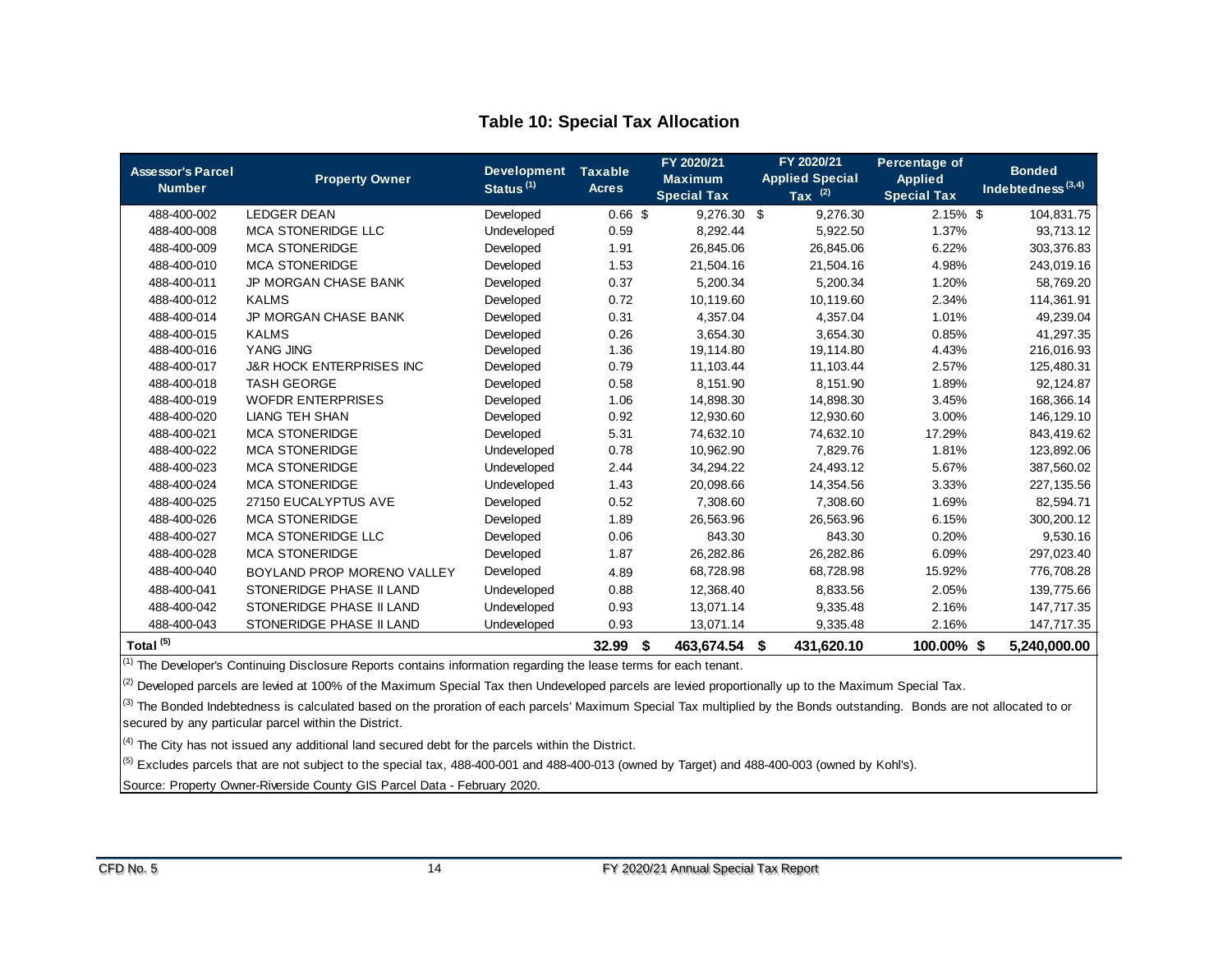#### <span id="page-18-0"></span>**D.DELINQUENCIES IN PAYMENTS**

Any amounts required to establish or replenish the reserve fund resulting from the delinquency in the payment of special taxes for bonds issued by the District shall be included in the calculation of the annual special tax. To date, there are no delinquencies in payments.

<span id="page-18-2"></span>

| <b>Fiscal Year</b>                                                                                                                                             | <b>Amount Levied</b> | <b>Amount Delinquent (1)</b> | <b>Percent Delinquent</b> |  |  |
|----------------------------------------------------------------------------------------------------------------------------------------------------------------|----------------------|------------------------------|---------------------------|--|--|
| 2007/08                                                                                                                                                        | \$198,306.00         | \$0.00                       | 0.00%                     |  |  |
| 2008/09                                                                                                                                                        | \$344,701.00         | \$0.00                       | $0.00\%$                  |  |  |
| 2009/10                                                                                                                                                        | \$362,123.50         | \$0.00                       | 0.00%                     |  |  |
| 2010/11                                                                                                                                                        | \$376,004.64         | \$0.00                       | $0.00\%$                  |  |  |
| 2011/12                                                                                                                                                        | \$384,248.58         | \$0.00                       | 0.00%                     |  |  |
| 2012/13                                                                                                                                                        | \$388,022.38         | \$0.00                       | $0.00\%$                  |  |  |
| 2013/14                                                                                                                                                        | \$393,684.44         | \$0.00                       | 0.00%                     |  |  |
| 2014/15                                                                                                                                                        | \$398,468.02         | \$0.00                       | 0.00%                     |  |  |
| 2015/16                                                                                                                                                        | \$405,862.42         | \$0.00                       | 0.00%                     |  |  |
| 2016/17                                                                                                                                                        | \$413,455.62         | \$0.00                       | $0.00\%$                  |  |  |
| 2017/18                                                                                                                                                        | \$419,662.50         | \$0.00                       | $0.00\%$                  |  |  |
| 2018/19                                                                                                                                                        | \$426,306.54         | \$0.00                       | $0.00\%$                  |  |  |
| 2019/20                                                                                                                                                        | \$415,431.50         | \$0.00                       | 0.00%                     |  |  |
| <sup>(1)</sup> Amount delinquent per the Riverside County website<br>(https://taxpayments.co.riverside.ca.us/taxpayments/Search.aspx) as of February 26, 2020. |                      |                              |                           |  |  |

#### **Table 11: Delinquencies**

#### **E. FORECLOSURE ACTIONS**

<span id="page-18-1"></span>In the event of any delinquency in the payment of any special tax or receipt by the City of special tax in an amount which is less than the special tax due, the City has covenanted that within sixty days after each interest payment date it will commence foreclosure proceedings. Staff monitors payment of the special taxes and if delinquencies exist following an interest payment, the City will commence foreclosure proceedings in compliance with Section 5.11 of the Fiscal Agent Agreement.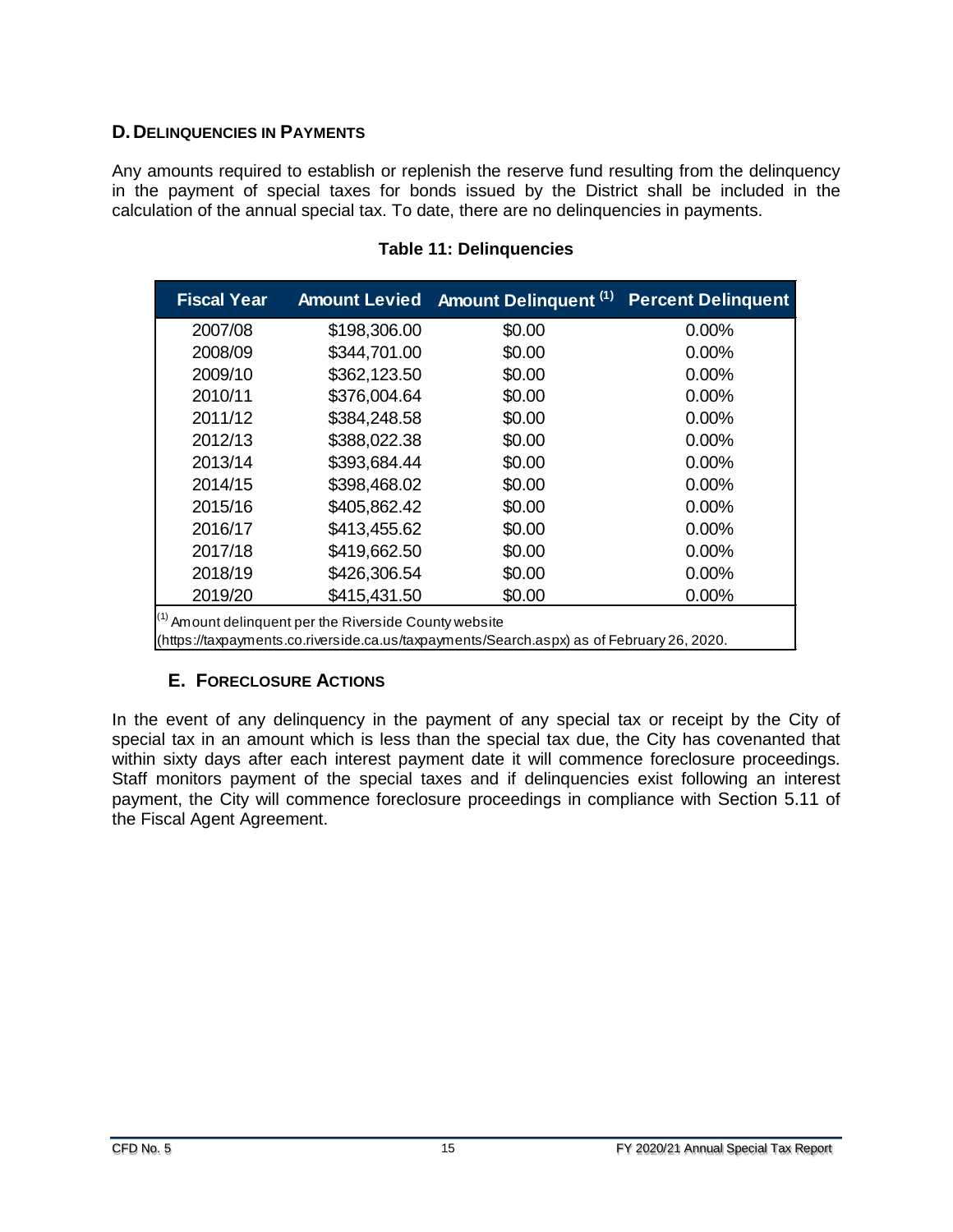#### <span id="page-19-0"></span>**Appendix A: Bond Accountability Report (SB 165)**

This Bond Accountability Report is required to demonstrate the special tax requirement for each parcel within the District to meet the debt service requirements of the Bonds. Based on the special tax requirement, as calculated in Section III, the FY 2020/21 special tax levy for each taxable parcel is shown in Section IV.

The Local Agency Special Tax Bond and Accountability Act ("Act"), enacted by Senate Bill 165 and codified in the California Government Code Sections 53410 through 53412, requires local agencies to submit an annual report to its governing body on local bond measures sold after January 1, 2001. In addition to the Annual Special Tax Report, this report also serves as the Annual Bond Accountability Report as required per the Act. The purpose of the report is to comply with Section 53411 of the Government Code that states:

"The chief fiscal officer of the issuing local agency shall file a report with its governing body no later than January 1, 2002, and at least once a year thereafter. The annual report shall contain 1) the amount of funds collected and expended and 2) the status of any project required or authorized to be funded as identified in subdivision (a) of Section 53410."

The following tables represent the deposits and expenditures for the Improvement/Construction Fund as well as the expenses and revenues extracted from the City's FY 2018/19 audited financials for the District. The special taxes collected from property owners of properties within the District are collected and expended to pay debt service and administrative expenses of the District. For additional financial information, please see Section II Financial Information of this report.

| <b>District</b>                                                                                                                                                    | <b>Date Bonds</b><br><b>Issued</b> | Improvement /<br><b>Construction Fund</b><br><b>Initial Deposit*</b> | <b>Balance as of</b><br><b>December 31, 2018</b> | <b>Amount</b><br><b>Expended to</b><br>Date** | <b>Project Status</b>         |  |
|--------------------------------------------------------------------------------------------------------------------------------------------------------------------|------------------------------------|----------------------------------------------------------------------|--------------------------------------------------|-----------------------------------------------|-------------------------------|--|
| CFD No. 5                                                                                                                                                          | May 31, 2007                       | \$4,646,390.15                                                       | \$0.00                                           |                                               | \$4,845,788.69 See Section ID |  |
| *Does not reflect transfers from the Costs of Issuance Fund for the payment of the Acquisition Audit.<br>** Amount includes the disbursement of interest earnings. |                                    |                                                                      |                                                  |                                               |                               |  |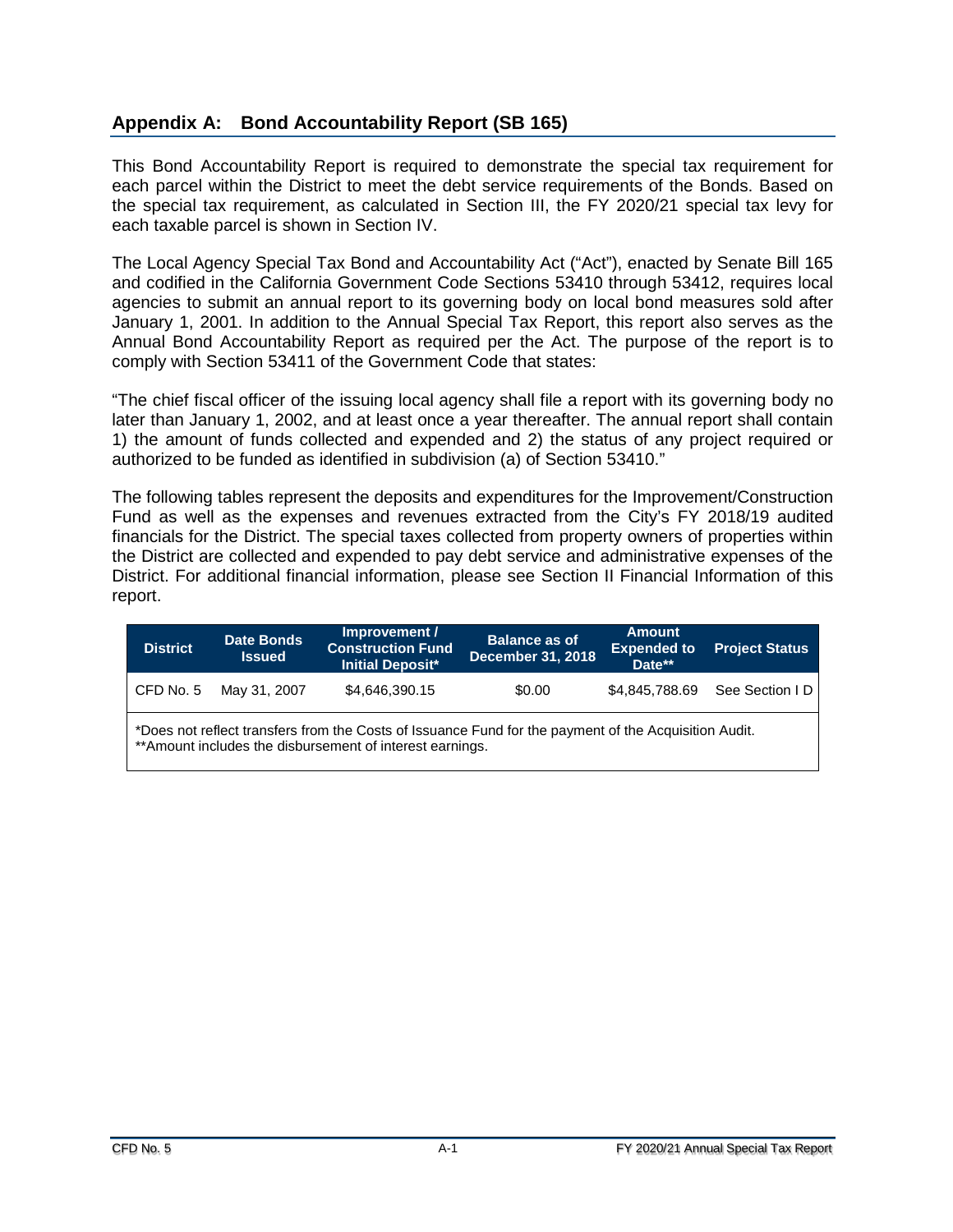

# **Trial Balance Listing**

Through 06/30/19 **Detail Listing** Exclude Rollup Account

| Account         | <b>Account Description</b>                                | <b>Balance Forward</b> | <b>YTD Debits</b> | <b>YTD Credits</b> | <b>Ending Balance</b> |
|-----------------|-----------------------------------------------------------|------------------------|-------------------|--------------------|-----------------------|
| Fund            | 4108 - CFD#5 STONERIDGE<br>Department 99 - Non-Department |                        |                   |                    |                       |
| <b>Division</b> | 99 - Non-departmental                                     |                        |                   |                    |                       |
|                 | 94108 - Non-Dept CFD#5 STONERIDGE<br>Section              |                        |                   |                    |                       |
| 404000          | <b>Special Taxes</b>                                      | .00                    | 10,860.37         | 440,554.79         | (429, 694.42)         |
| 460010          | <b>Interest Income - Investments</b>                      | .00                    | .66               | 13,058.68          | (13,058.02)           |
| 620299          | Professional Svcs - Other                                 | .00.                   | 5,200.00          | .00                | 5,200.00              |
| 620320          | Agency Svcs - Cnty                                        | .00                    | 101.92            | .00                | 101.92                |
| 670314          | <b>Bond Principal</b>                                     | .00.                   | 95,000.00         | .00                | 95,000.00             |
| 670410          | <b>Interest Expense</b>                                   | .00                    | 268,125.00        | .00                | 268,125.00            |
| 679010          | Expenditure Close to Bal                                  | .00                    | 27,184.86         | 1,859.34           | 25,325.52             |
| 692020          | Admin Chrg - Special Dist                                 | .00                    | 49,000.00         | .00                | 49,000.00             |
|                 | Section 94108 - Non-Dept CFD#5 STONERIDGE Totals          | \$0.00                 | \$455,472.81      | \$455,472.81       | \$0.00                |
|                 | Division 99 - Non-departmental Totals                     | \$0.00                 | \$455,472.81      | \$455,472.81       | \$0.00                |
|                 | Department 99 - Non-Department Totals                     | \$0.00                 | \$455,472.81      | \$455,472.81       | \$0.00                |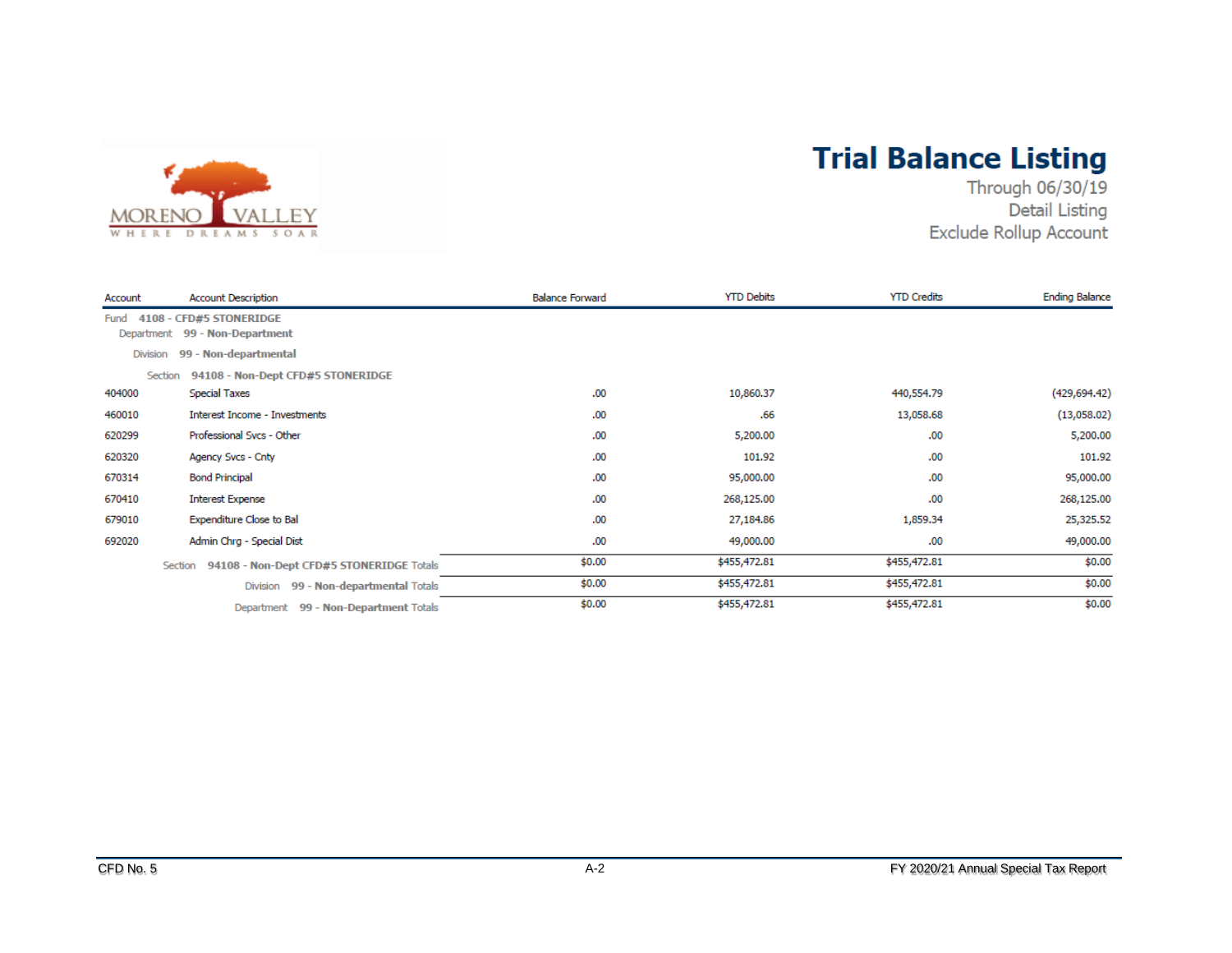#### <span id="page-21-0"></span>**Appendix B: Debt Service Schedule**

#### **CITY OF MORENO VALLEY COMMUNITY FACILITIES DISTRICT NO. 5 2007 SPECIAL TAX BONDS**

| Dated Date             | 31-May-07    |          |                          | <b>Last Maturity</b>     | 1-Sep-37            |                        |
|------------------------|--------------|----------|--------------------------|--------------------------|---------------------|------------------------|
| <b>Issue Date</b>      | 31-May-07    |          |                          | First Coupon             | 1-Sep-07            |                        |
| <b>First Maturirty</b> | 1-Sep-09     |          |                          |                          |                     |                        |
|                        | Principal    | Interest | Interest                 | Total                    | Annual              | Principal              |
| Date                   | Due          | Rate     | Due                      | <b>Debt Service</b>      | <b>Debt Service</b> | Remaining              |
| 1-Sep-07               |              |          | \$<br>72,954.83          | \$<br>72,954.83          | \$<br>72,954.83     | 5,870,000<br>\$        |
| 1-Mar-08               |              |          | 144,306.25               | 144,306.25               |                     | 5,870,000              |
| 1-Sep-08               |              |          | 144,306.25               | 144,306.25               | 288,612.50          | 5,870,000              |
| 1-Mar-09               |              |          | 144,306.25               | 144,306.25               |                     | 5,870,000              |
| 1-Sep-09               | 15,000.00    | 4.000%   | 144,306.25               | 159,306.25               | 303,612.50          | 5,855,000              |
| 1-Mar-10               |              |          | 144,006.25               | 144,006.25               |                     | 5,855,000              |
| 1-Sep-10               | 20,000.00    | 4.000%   | 144,006.25               | 164,006.25               | 308,012.50          | 5,835,000              |
| 1-Mar-11               |              |          | 143,606.25               | 143,606.25               |                     | 5,835,000              |
| 1-Sep-11<br>1-Mar-12   | 30,000.00    | 4.000%   | 143,606.25<br>143,006.25 | 173,606.25<br>143,006.25 | 317,212.50          | 5,805,000<br>5,805,000 |
| 1-Sep-12               | 35,000.00    | 4.100%   | 143,006.25               | 178,006.25               | 321,012.50          | 5,770,000              |
| 1-Mar-13               |              |          | 142,288.75               | 142,288.75               |                     | 5,770,000              |
| $1-Sep-13$             | 45,000.00    | 4.200%   | 142,288.75               | 187,288.75               | 329,577.50          | 5,725,000              |
| 1-Mar-14               |              |          | 141,343.75               | 141,343.75               |                     | 5,725,000              |
| 1-Sep-14               | 55,000.00    | 4.300%   | 141,343.75               | 196,343.75               | 337,687.50          | 5,670,000              |
| 1-Mar-15               |              |          | 140, 161.25              | 140, 161.25              |                     | 5,670,000              |
| 1-Sep-15               | 65,000.00    | 4.400%   | 140, 161.25              | 205, 161.25              | 345,322.50          | 5,605,000              |
| 1-Mar-16               |              |          | 138,731.25               | 138,731.25               |                     | 5,605,000              |
| $1-Sep-16$             | 75,000.00    | 4.500%   | 138,731.25               | 213,731.25               | 352,462.50          | 5,530,000              |
| 1-Mar-17               |              |          | 137,043.75               | 137,043.75               |                     | 5,530,000              |
| 1-Sep-17               | 85,000.00    | 4.500%   | 137,043.75               | 222,043.75               | 359.087.50          | 5,445,000              |
| 1-Mar-18               |              |          | 135, 131.25              | 135, 131.25              |                     | 5,445,000              |
| 1-Sep-18               | 95,000.00    | 4.500%   | 135, 131.25              | 230, 131. 25             | 365,262.50          | 5,350,000              |
| 1-Mar-19               |              |          | 132,993.75               | 132,993.75               |                     | 5,350,000              |
| 1-Sep-19               | 110,000.00   | 4.600%   | 132,993.75               | 242,993.75               | 375,987.50          | 5,240,000              |
| 1-Mar-20               | 120,000.00   |          | 130,463.75               | 130,463.75               |                     | 5,240,000              |
| 1-Sep-20<br>1-Mar-21   |              | 4.700%   | 130,463.75<br>127,643.75 | 250,463.75<br>127,643.75 | 380,927.50          | 5,120,000<br>5,120,000 |
| 1-Sep-21               | 135,000.00   | 4.750%   | 127,643.75               | 262,643.75               | 390,287.50          | 4,985,000              |
| 1-Mar-22               |              |          | 124,437.50               | 124,437.50               |                     | 4,985,000              |
| 1-Sep-22               | 150,000.00   | 4.750%   | 124,437.50               | 274,437.50               | 398,875.00          | 4,835,000              |
| 1-Mar-23               |              |          | 120,875.00               | 120,875.00               |                     | 4,835,000              |
| 1-Sep-23               | 165,000.00   | 5.000%   | 120,875.00               | 285,875.00               | 406,750.00          | 4,670,000              |
| 1-Mar-24               |              |          | 116,750.00               | 116,750.00               |                     | 4,670,000              |
| 1-Sep-24               | 185,000.00   | 5.000%   | 116,750.00               | 301,750.00               | 418,500.00          | 4,485,000              |
| 1-Mar-25               |              |          | 112,125.00               | 112,125.00               |                     | 4,485,000              |
| 1-Sep-25               | 200,000.00   | 5.000%   | 112, 125.00              | 312, 125.00              | 424,250.00          | 4,285,000              |
| 1-Mar-26               |              |          | 107,125.00               | 107,125.00               |                     | 4,285,000              |
| 1-Sep-26               | 220,000.00   | 5.000%   | 107,125.00               | 327, 125.00              | 434,250.00          | 4,065,000              |
| 1-Mar-27               |              |          | 101,625.00               | 101,625.00               |                     | 4,065,000              |
| 1-Sep-27<br>1-Mar-28   | 240,000.00   | 5.000%   | 101,625.00<br>95,625.00  | 341,625.00<br>95,625.00  | 443,250.00          | 3,825,000<br>3,825,000 |
| 1-Sep-28               | 265,000.00   | 5.000%   | 95,625.00                | 360,625.00               | 456,250.00          | 3,560,000              |
| 1-Mar-29               |              |          | 89,000.00                | 89,000.00                |                     | 3,560,000              |
| 1-Sep-29               | 285,000.00   | 5.000%   | 89,000.00                | 374,000.00               | 463,000.00          | 3,275,000              |
| 1-Mar-30               |              |          | 81,875.00                | 81,875.00                |                     | 3,275,000              |
| 1-Sep-30               | 310,000.00   | 5.000%   | 81,875.00                | 391,875.00               | 473,750.00          | 2,965,000              |
| 1-Mar-31               |              |          | 74,125.00                | 74,125.00                |                     | 2,965,000              |
| 1-Sep-31               | 335,000.00   | 5.000%   | 74,125.00                | 409,125.00               | 483,250.00          | 2,630,000              |
| 1-Mar-32               |              |          | 65,750.00                | 65,750.00                |                     | 2,630,000              |
| 1-Sep-32               | 360,000.00   | 5.000%   | 65,750.00                | 425,750.00               | 491,500.00          | 2,270,000              |
| 1-Mar-33               |              |          | 56,750.00                | 56,750.00                |                     | 2,270,000              |
| 1-Sep-33               | 390,000.00   | 5.000%   | 56,750.00                | 446,750.00               | 503,500.00          | 1,880,000              |
| 1-Mar-34               |              |          | 47,000.00                | 47,000.00                |                     | 1,880,000              |
| 1-Sep-34               | 420,000.00   | 5.000%   | 47,000.00                | 467,000.00               | 514,000.00          | 1,460,000              |
| 1-Mar-35<br>1-Sep-35   | 455,000.00   | 5.000%   | 36,500.00<br>36,500.00   | 36,500.00<br>491,500.00  | 528,000.00          | 1,460,000<br>1,005,000 |
| 1-Mar-36               |              |          | 25,125.00                | 25,125.00                |                     | 1,005,000              |
| 1-Sep-36               | 485,000.00   | 5.000%   | 25,125.00                | 510,125.00               | 535,250.00          | 520,000                |
| 1-Mar-37               |              |          | 13,000.00                | 13,000.00                |                     | 520,000                |
| 1-Sep-37               | 520,000.00   | 5.000%   | 13,000.00                | 533,000.00               | 546,000.00          |                        |
| Total                  | 5,870,000.00 |          | \$<br>6,498,394.83       | \$<br>12,368,394.83      | \$<br>12,368,394.83 |                        |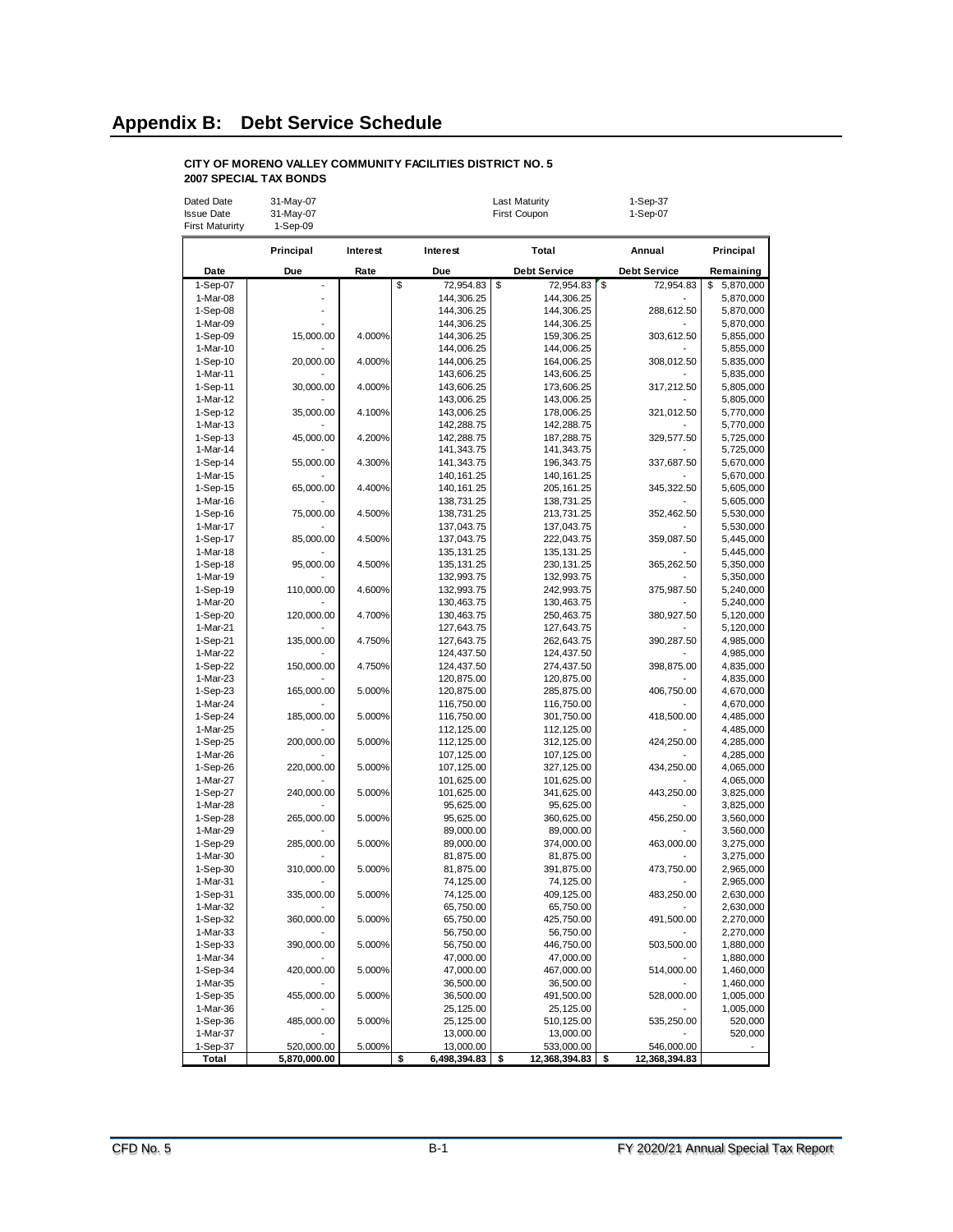<span id="page-22-0"></span>

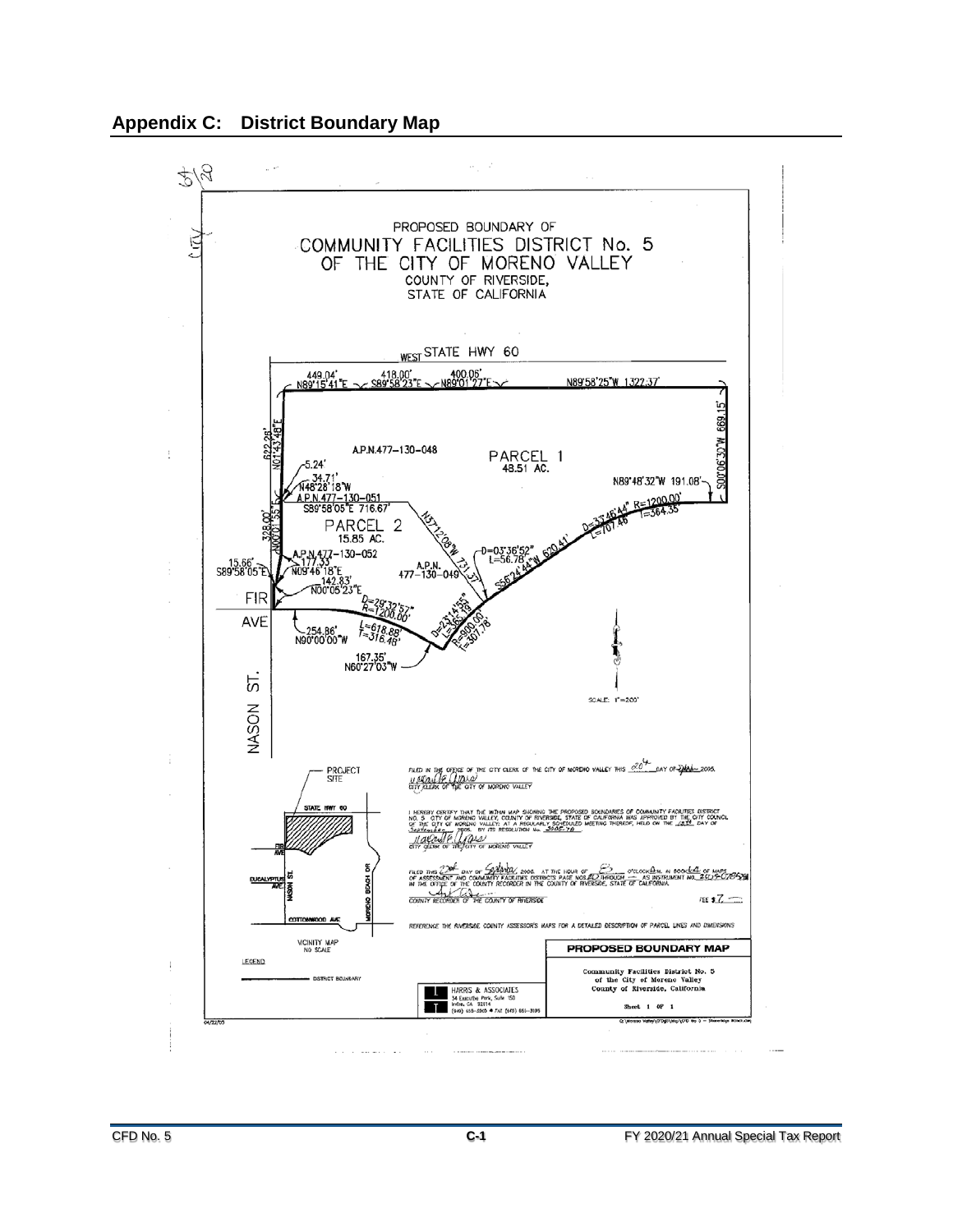#### **Appendix D: Assessor's Parcel Map**

<span id="page-23-0"></span>